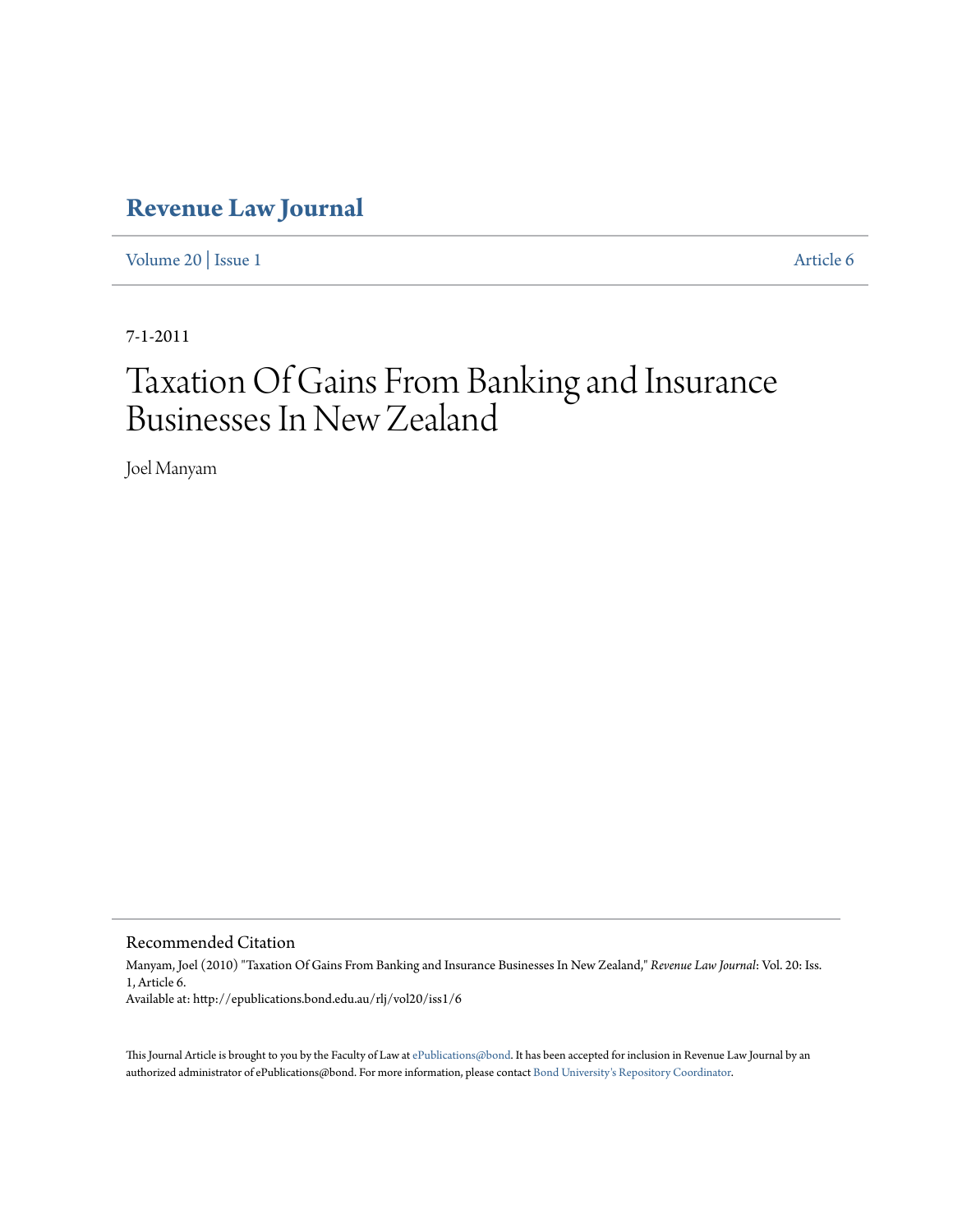## Taxation Of Gains From Banking and Insurance Businesses In New Zealand

#### **Abstract**

There has been major contest over the taxation of business income. Questions are twofold: the factual one of defining the boundaries of the business activity. Second, that of determining whether a particular gain comes within the ambit of 'business'.

Recent NZ cases have sought to apply the guiding principle - that it is not the size of the gain but the source of it that determines the taxation consequences.

Logically, this principle should apply to specialist businesses such as those dealing with banking and insurance. However, the NZ Commissioner has, until 10 years ago, argued that it is the size rather than the source of the gain that is the determining criterion. And since the questions of what is the scope of the particular business activity and whether the particular gain has arisen in the course of such activity are purely factual ones, they are to be guided by the facts of each case.

This article concludes that the decisions are indeed based on their particular facts. Further, it investigates how important it is for the taxpayer to ponder the strategy that is to underpin the particular business. The evidence of such strategy being in place and having the practical effect of guiding the decision making of the taxpayer company's business activities are highly significant in determining the taxation consequences of such decision making. The consistency with which such corporate strategy or policy is formulated and implemented tends to determine their taxation consequences.

#### **Keywords**

income tax, business gains, insurance business gains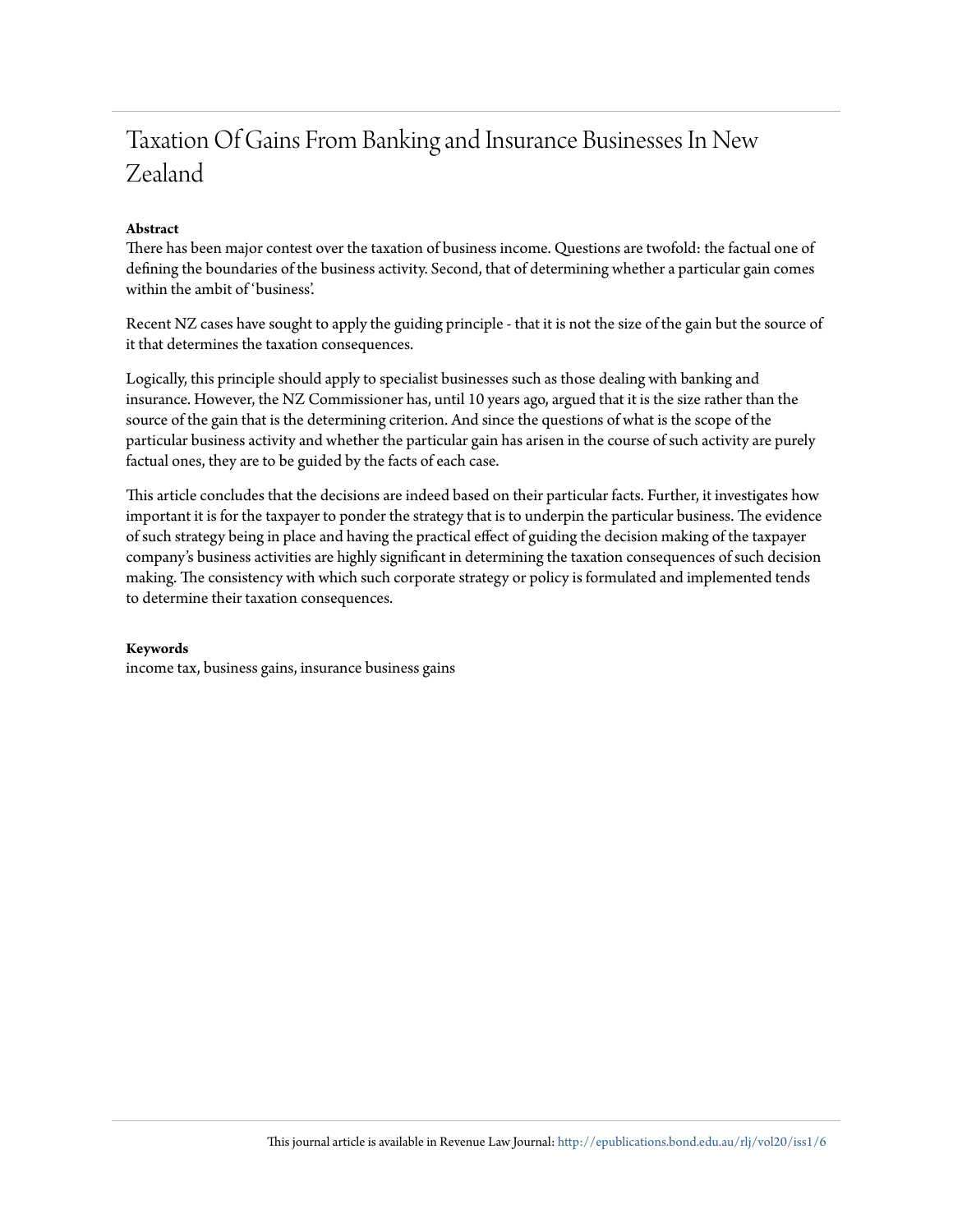## **TAXATION OF GAINS FROM BANKING AND INSURANCE BUSINESSES IN NEW ZEALAND**

#### JOEL MANYAM**<sup>1</sup>**

There has been major contest over the taxation of business income. Questions are twofold: the factual one of defining the boundaries of the business activity. Second, that of determining whether a particular gain comes within the ambit of 'business'.

Recent NZ cases have sought to apply the guiding principle ‐ that it is not the size of the gain but the source of it that determines the taxation consequences.

Logically, this principle should apply to specialist businesses such as those dealing with banking and insurance. However, the NZ Commissioner has, until 10 years ago, argued that it is the size rather than the source of the gain that is the determining criterion. And since the questions of what is the scope of the particular business activity and whether the particular gain has arisen in the course of such activity are purely factual ones, they are to be guided by the facts of each case.

This article concludes that the decisions are indeed based on their particular facts. Further, it investigates how important it is for the taxpayer to ponder the strategy that is to underpin the particular business. The evidence of such strategy being in place and having the practical effect of guiding the decision making of the taxpayer company's business activities are highly significant in determining the taxation consequences of such decision making. The consistency with which such corporate strategy or policy is formulated and implemented tends to determine their taxation consequences.

#### **INTRODUCTION**

The consistent principle that has guided court decisions in this vigorously contested area of taxation law, has been that articulated by Lord Justice Clerk in *Californian Copper Syndicate (Limited and Reduced) v Harris:2*

It is quite a well settled principle in dealing with questions of assessment of Income Tax , that where the owner of an ordinary investment chooses to realise

<u> 1989 - Johann Barn, mars ar breithinn ar chuid ann an t-</u>

<sup>&</sup>lt;sup>1</sup> Senior Lecturer in Law, Faculty of Law, University of Waikato, New Zealand.

<sup>2</sup> (1904) 5 Tax Cases 159.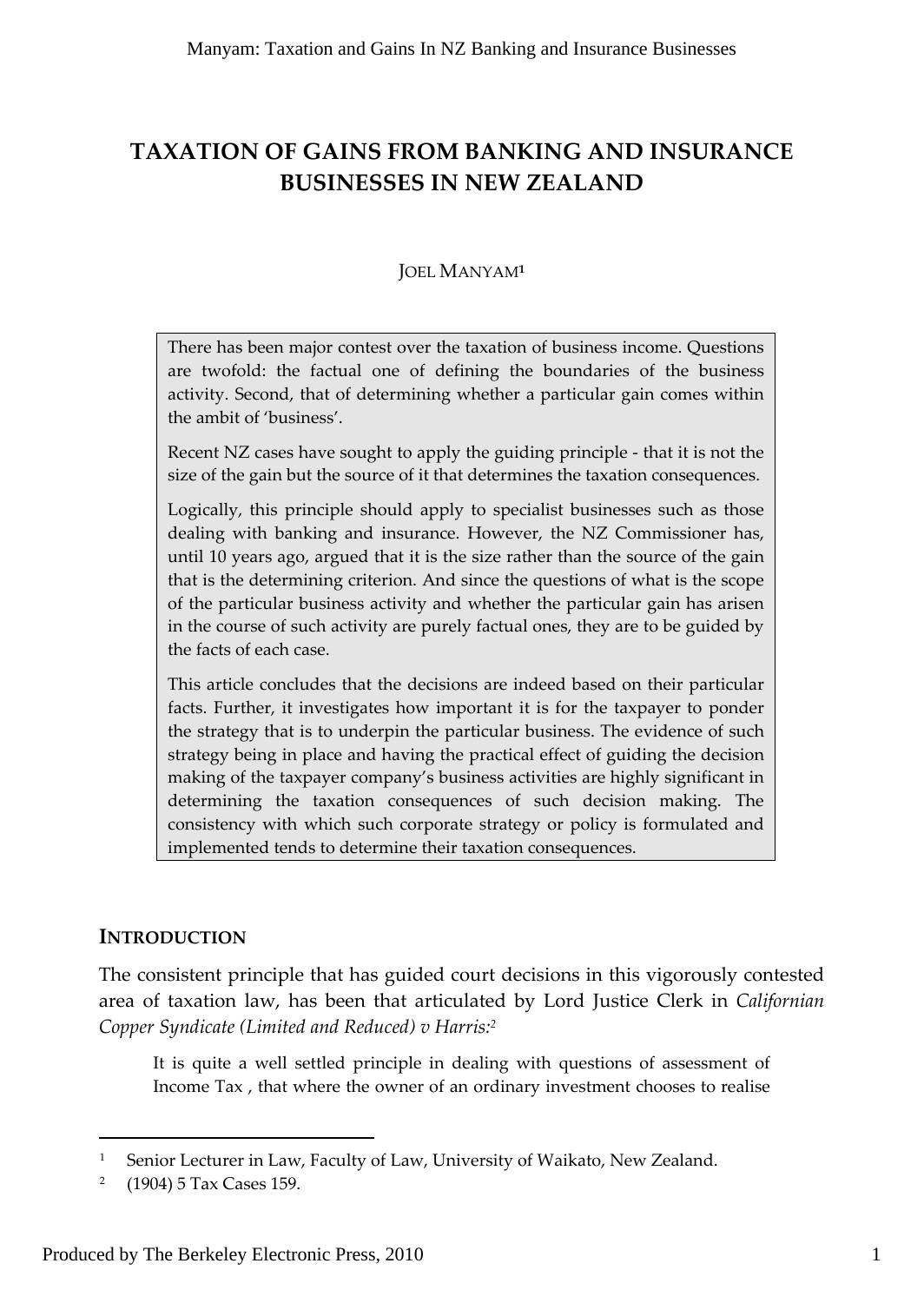it, and obtains a greater price for it than he originally acquired it at, the enhanced price is not profit in the sense of … [being] assessable to Income Tax. But it is equally well established that enhanced values obtained from realisation or conversion of securities may be so assessable, where what is done is not merely a realisation or change of investment, but an act done in what is truly the carrying on, or carrying out, of a business. The simplest case is that of a person or association of persons buying and selling lands or securities speculatively, in order to make gain, dealing in such investments as a business, and thereby seeking to make profits …

What is the line which separates the two classes of cases may be difficult to define, and each case must be considered according to its facts; the question to be determined being- Is the sum of gain that has been made a mere enhancement of value by realising a security, or is it a gain made in an operation of business in carrying out a scheme for profit-making?<sup>3</sup>

Barwick CJ, dissenting in *London Australia Investment Co Ltd v Federal Commissioner of Taxation,*<sup>4</sup> had to determine how the principle applied to the facts which dealt with gains made not from the business activity of investing in shares, but gains made from merely switching these investments to acquire shares which produced 'the best returns'.5

Discussion of the subject usually begins with a citation of the remarks of the Lord Justice Clerk in *Californian Copper Syndicate (Limited and Reduced) v Harris* (1904) 5 Tax Cases 159 at 166. The oft citation of the truism there expressed has given it a Delphic significance6. But, in truth, what was there said furnishes no criterion for determining such a question as is now before this Court in this case. Of course, what is produced by a business will in general be income. But whether it is or not must depend on the nature of the business, precisely defined, and the relationship of the source of the profit or gain to that business. Everything received by a taxpayer who conducts a business will not necessarily

<u> 1989 - Johann Barbara, martxa alemaniar a</u>

<sup>3</sup> Ibid 165‐6. This passage from *Californian Copper* has been approved by the House of Lords on numerous occasion – see, eg, *Commissioner of Taxes v Melbourne Trust Ltd* [1914] AC 1001, 1010; *Ducker v Rees Roturbo Development Syndicate Ltd*[1928] AC 132, 140, and *Punjab Co‐ operative Bank Ltd, Amritsar v Income Tax Commissioner, Lahore*[1940] AC 1055, 1072. It has also been applied by the New Zealand Court of Appeal in *C of IR v Auckland Savings Bank* [1971] NZLR 569, in *AA Finance Ltd v C IR*(1994) 16 NZTC 11,383 and *CIR v National Insurance Co of NZ Ltd*(1999) 19 NZTC 15,135

<sup>4</sup> [1976‐7] 138 CLR 106.

<sup>5</sup> Ibid 111.

<sup>6</sup> Hill J in the Federal Court decision in *FCT v Employers' Indemnity Association Ltd* (1990) 90 ATC 4,787, 4,796: ' "Delphic" although the passage may be (cf *London Australia(supra)* per *Barwick* CJ at ATC p 4401; CLR 112) it provides some insight into the difficult distinction between income and capital gains where securities are realised'.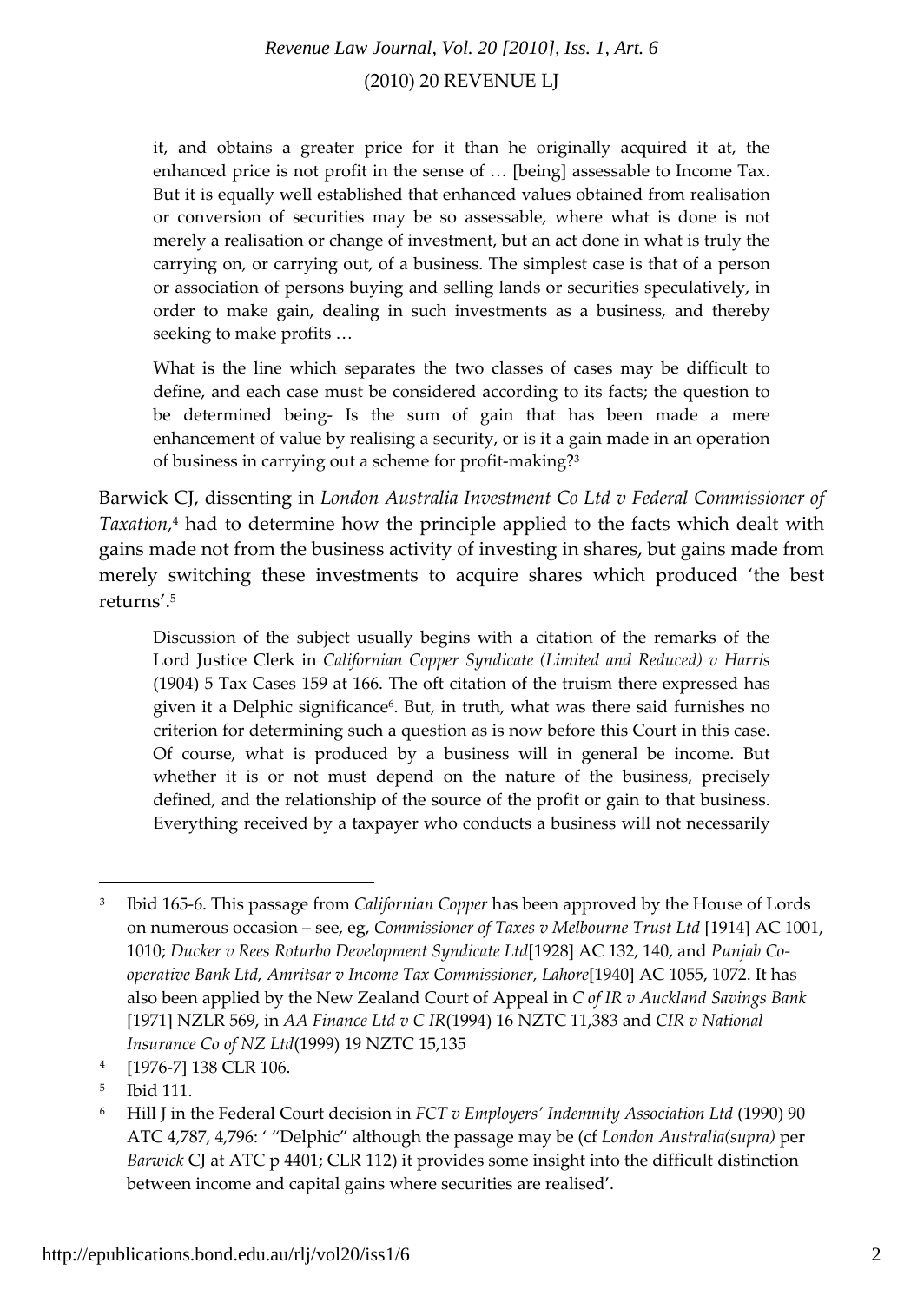[sic] be income. As I have said, it must depend on the essential nature of his business and the relationship of the gain to that business and its conduct.7

Barwick CJ identified the *Californian Copper* principle for determining the taxation of business income or gains, but also expressed misgivings about what it meant. He provided his own test of what the principle for the taxation of business gains was and how was it to be applied. Implicit in Barwick CJ's comments is the difficulty, namely how to apply the *Californian Copper* principle ‐ which is a factual test ‐ to a given set of facts.

#### **The** *Californian Copper* **principle**

A recent example of the application of the principle to the taxation of business gains is *Rangatira Ltd v CIR.*<sup>8</sup> The *Rangatira* decisions illustrate the importance of satisfying the factual test and the consequences of paying little regard to the importance of the test and its proper application to business gains for taxation purposes.

There the taxpayer, a corporate, carried on an investment business. The majority of the board of directors were independent businessmen with little or no shareholding in the company. The policy of the board over the years was undergirded by an objective to maintain the pool of capital that was available for investment, while being vigilant about ensuring it was invested to provide a regular stream of dividend income.

Over time, there were changes in the investment, but up until 1983 the Commissioner had not indicated that any part of the proceeds of realisation of investments was to be treated as taxable. Any gains were accepted as being on capital account. From 1983 onwards, the Commissioner adopted the view that the activities of the taxpayer could be regarded as amounting to a business relating to the sale of shares for the purposes of s 65(2)(a) of the *Income Tax Act* 1976.9 There were other statutory grounds on which the Commissioner sought to tax the gains, but they were not relevant to the issue of whether the gains were made in the taxpayer's business.

Although, at first instance before Gallen  $J<sub>10</sub>$  it was held that the taxpayer's business did not comprise the selling of shares and therefore any gains made on sale could not be categorised as business income, Gallen J's reasoning is significant. The Privy

<sup>&</sup>lt;sup>7</sup> Above n 4, 111-112.

<sup>8</sup> *Rangatira Ltd v Commissioner of Inland Revenue (CIR)* (1994) 16 NZTC 11,197 (HC); *CIR v Rangatira Ltd* (1995) 17 NZTC 12,182 (CA) *Rangatira Ltd v CIR* [1997] 1 NZLR 129 (PC).

<sup>9</sup> The equivalent provision in the *Income Tax Act* 2007 being s CB 1. The equivalent provision in the Australian *Income Tax Assessment Act* 1936‐1941, being s 25(1).

<sup>10</sup> *Rangatira Ltd v CIR*(1994) 16 NZTC 11,197.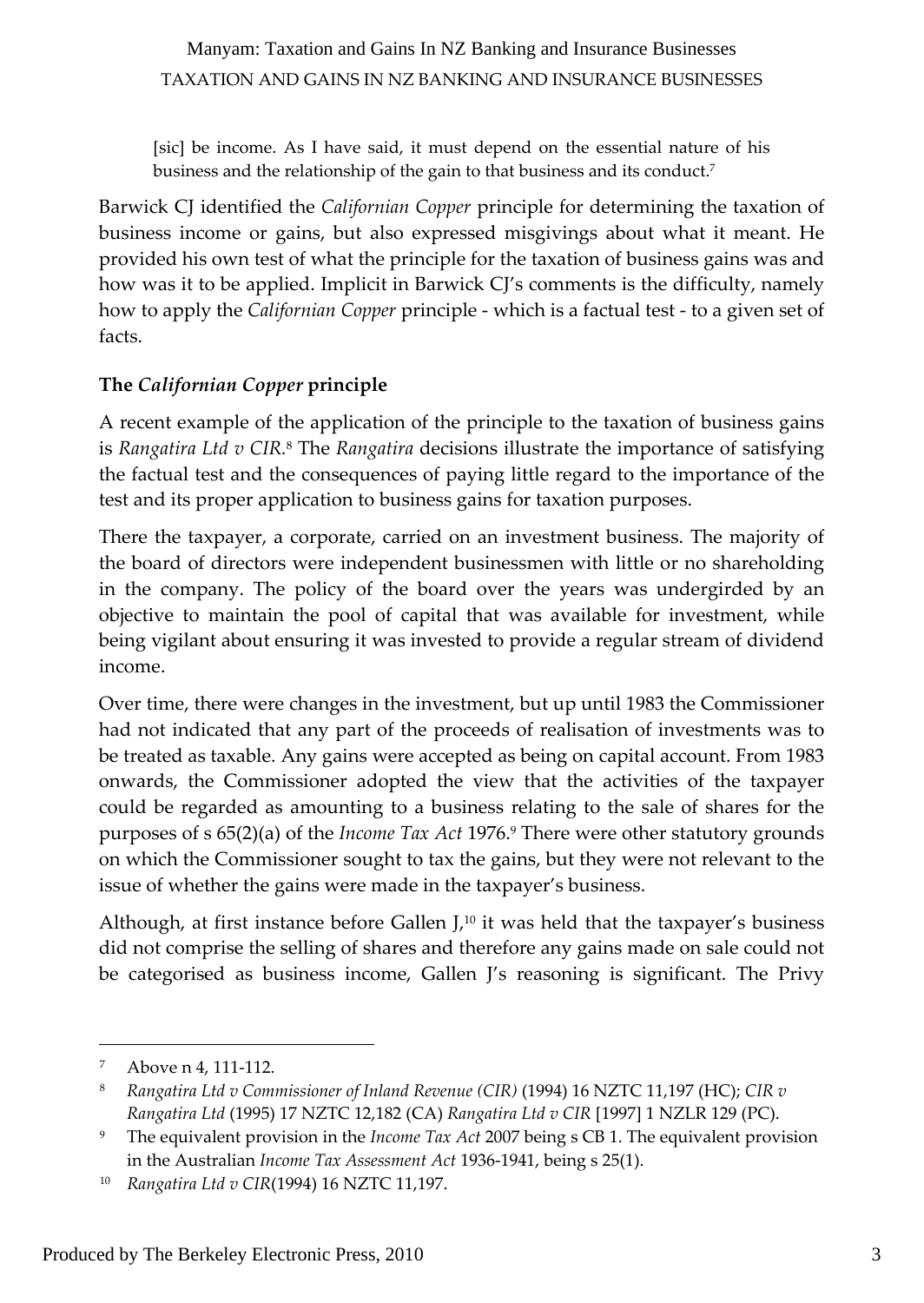Council decision in *Rangatira*<sup>11</sup> vindicated the finding of fact on which Gallen J had made his finding but which had been overturned by the New Zealand Court of Appeal.12

Gallen J referred to Lord Justice Clerk in *Californian Copper Syndicate (Limited and Reduced) v Harris (Surveyor of Taxes)* [1904] 5 TC 159.13 A significant aspect of the decision was the evidence of a Mr JD Steele, $14$  who had a thorough working knowledge of the taxpayer's business activities, having served as auditor of the company, Rangatira Limited, from 1965 and later as a director from 1975. His undisputed evidence was that the policy of the directors over the years had been to maintain the capital funds of the taxpayer and ensure there was a regular income stream by way of dividend yield.15

The taxpayer had consistently operated within the pattern which had been a deliberate decision to invest in a company which was regarded as sound and which could reasonably be considered as a long-term investment. Any subsequent dealings did not indicate any change in the company's stance, 'but which imposed upon it reactions and responses which do not indicate any change in policy or function and which should be seen as incidental to its continuing long‐established pattern'.16

Gallen J reflected on the scope of the taxpayer's activities:

In coming to a conclusion as to the application of the provisions of  $s$  65(2)(a), I am satisfied that the emphasis and pattern of activities of the Objector had not changed overall from its original focus. I accept at least up until 1981, the activities of the Objector brought it within the first of the alternatives formulated by the Lord Justice Clerk in the *Californian Copper* case and I do not think that the changes which occurred subsequently were sufficiently fundamental to indicate any real change in the philosophy or approach of the Objector from that to which it had adhered up until that point.<sup>17</sup>

The Commissioner appealed Gallen J's decision and, although the Court of Appeal judgment<sup>18</sup> of McKay J overturned the High Court decision, McKay J's approach asked whether the gains in question could be characterised as business income:

<sup>11</sup> *Rangatira Ltd v CIR* [1997] 1 NZLR 129.

<sup>12</sup> *CIR v Rangatira Ltd* (1995) 17 NZTC 12,184.

<sup>&</sup>lt;sup>13</sup> Above n 10, 11,200.

<sup>&</sup>lt;sup>14</sup> Mr JD Steele, chairman of Rangatira, provided a detailed affidavit as to the history of the company and the reasons for particular investment decisions‐see McKay J in *C IR v Rangatira Ltd* (1995) 17 NZTC 12,182, 12,187.

<sup>15</sup> Above n 10, 11,199.

<sup>&</sup>lt;sup>16</sup> Above n 10, 11,200.

<sup>&</sup>lt;sup>17</sup> Above n 10, 11,204.

<sup>18</sup> *CIR v Rangatira Ltd* (1995) 17 NZTC 12,182.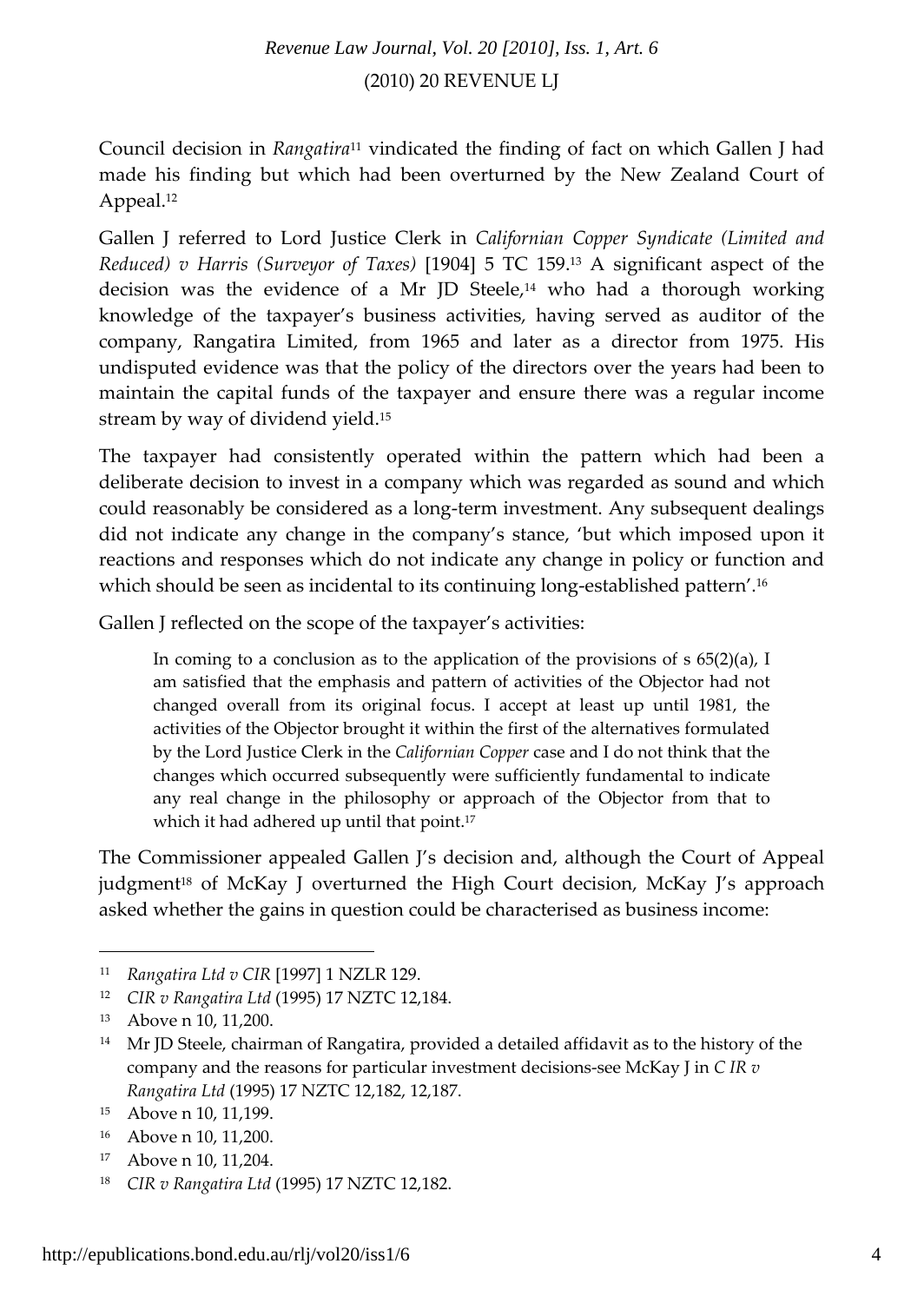The question whether profits on the sale of shares are business profits depends on the nature of the business.19

It was implicit in these comments that the two fold test still applied, namely what was the nature of the business and secondly whether the gain in question arose as a result of that business activity.

#### **The special case for banking and insurance businesses**

The central issue which arises in respect of these types of businesses is whether, although they are treated as a special case for taxation purposes because of the type of business activity involved, the principles which apply in respect of the taxation of any gains that arise are similar in effect. They are broadly similar, in that gains from circulating capital will be taxed; while gains from fixed capital will not be taxed, as they cannot be considered to have arisen as a consequence of the business of either insurance or banking. The only difference is whether the gains are in respect of fixed capital or circulating capital. This distinction still applies for determining the tax consequences for gains made by banking and insurance businesses. It may not be as clear as may be desirable, particularly where the investments are all in parcels of shares. The Privy Council alluded to this difficulty:

The difficulty of distinguishing between profits which are of an income nature on the one hand and capital gains on the other tends to be more acute in a case, such as the present, where the assets in question are, for the most part, shares in listed companies.20

The manner in which banking and insurance businesses generally operate was helpfully outlined by Jacobs J in *London Australia Investment Co Ltd v Federal Commissioner of Taxation:*<sup>21</sup>

The nature of a banking or insurance business, as part of its putting of money as circulating capital to use, involves not only occasional acquisition of property in satisfaction of advances … but also and more commonly the purchase and sale of various kinds of property whereby moneys which are obtained as part of the business but which form no part of the original capital structure of the bank or insurance company, or of the structure enhanced by accumulated net profits, are put to use short term or long term. All profits arising from that activity are

<sup>&</sup>lt;sup>19</sup> Ibid 12,185. The Privy Council concurred: 'The question whether a particular business consists of or includes the buying and selling of shares for profits is indeed as much a businessman's as a lawyer's question. The answer depends entirely upon the evidence produced as to the nature of the business activity' per Lord Nolan in *Rangatira Ltd v CIR*[1997] 1 NZLR 129, 138.

<sup>20</sup> *Rangatira Ltd v CIR* [1997] 1 NZLR 129, 133 per Lord Nolan.

<sup>21</sup> (1976‐7) 138 CLR 106.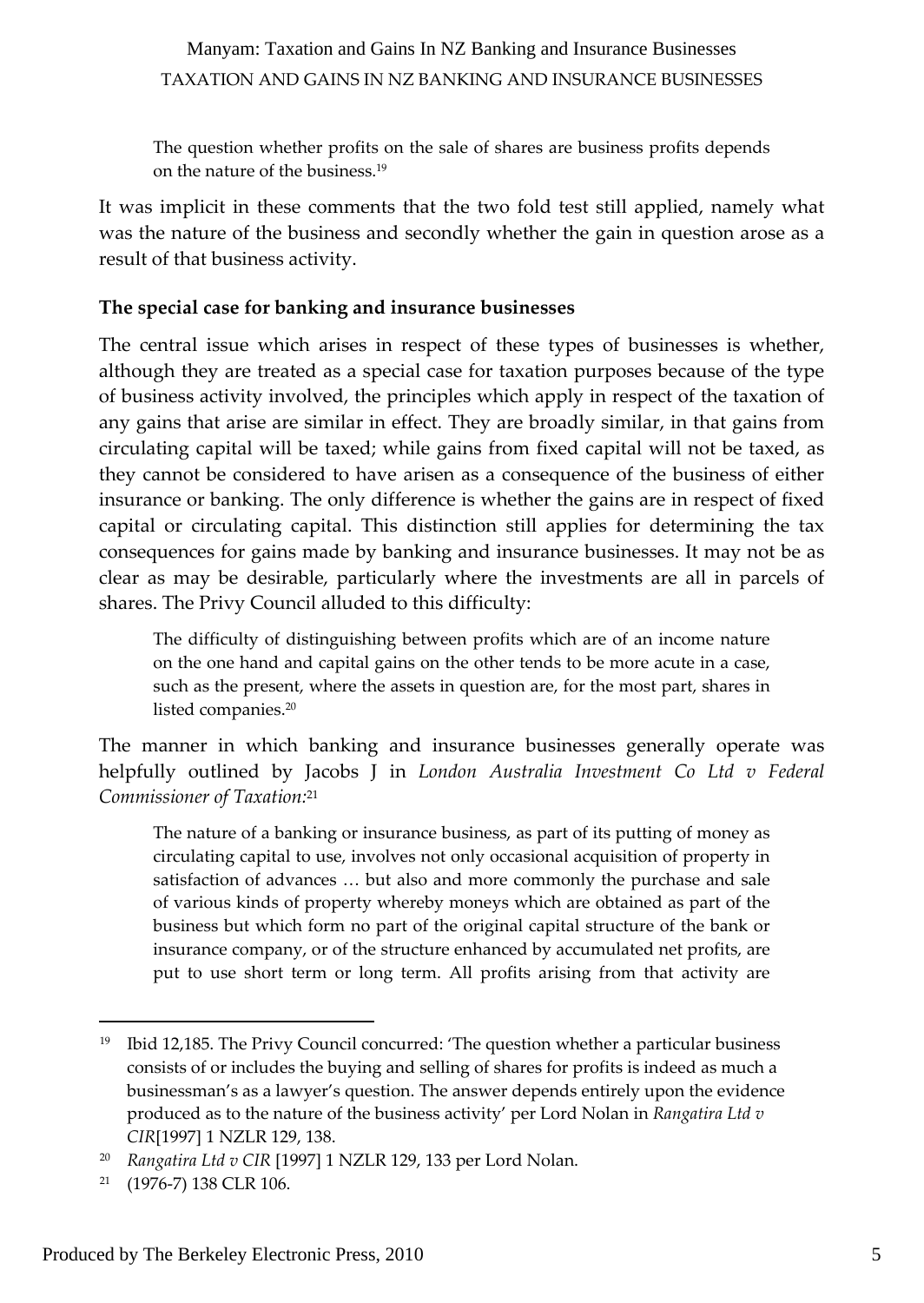profits of the business of banking or insurance. At any time and from time to time the property acquired may need to be sold, in whole or in part, to meet the requirements of the banking or insurance business and the hope and expectation is that in the meantime not only will the property have earned income but that it will have risen in value ... But in so far as the original capital or that capital enhanced by accumulated profits is laid out in investments in property and not in the business activity of banking or insurance, the investments will have the character of capital and profits or losses on a sale thereof will not be profits of the business of banking or insurance.<sup>22</sup>

Even in the early New Zealand decision of *Union Bank of Australia v Commissioner of Taxes,23* the approach articulated by Jacobs J in *London Australia* appears to have been adopted. Sims J concluded:

In order to carry on such a business properly it is necessary to have a large reserve fund. This fund is created out of profits, and is invested so as to be available immediately for meeting demands on the bank as they may arise. It is not treated as part of the capital of the bank, and the investments cannot be regarded as investments of capital. They are a use of profits for the purposes of the business of banking when conducted in the recognised and proper manner. The realisation from time to time of these investments appears to be part of the ordinary business of a banker, just as much as the realization of a security given by a customer in connection with an advance.<sup>24</sup>

Sim J's opinion was endorsed by the New Zealand Court of Appeal in the most recent decision on taxation of receipts by both banking and insurance businesses, in *CIR v National Insurance Company of New Zealand Ltd:25*

The principle expressed in the *Californian Copper Syndicate* case has been applied time and time again in considering the taxability of gains on the realisation of investments by banks and insurance companies. The nature of banking and insurance requires businesses in those fields to invest a substantial part of their funds in readily realisable investments in order to meet, in the case of banks, the demands of their customers and, in the case of insurers, the claims of policy holders. The realisation of such assets is a normal step in carrying on the banking (or insurance) business or in other words it is an act done in what is truly the carrying on of the business.26

Eleven years ago, the New Zealand Court of Appeal observed that the *Californian Copper* principle has been applied, 'time and time again' in respect of the taxation

<sup>22</sup> Ibid 129‐130.

<sup>23</sup> [1920] NZLR 649.

<sup>24</sup> Ibid 655‐6.

<sup>25</sup> (1999) 19 NZTC 15,135.

<sup>26</sup> Ibid 15,138.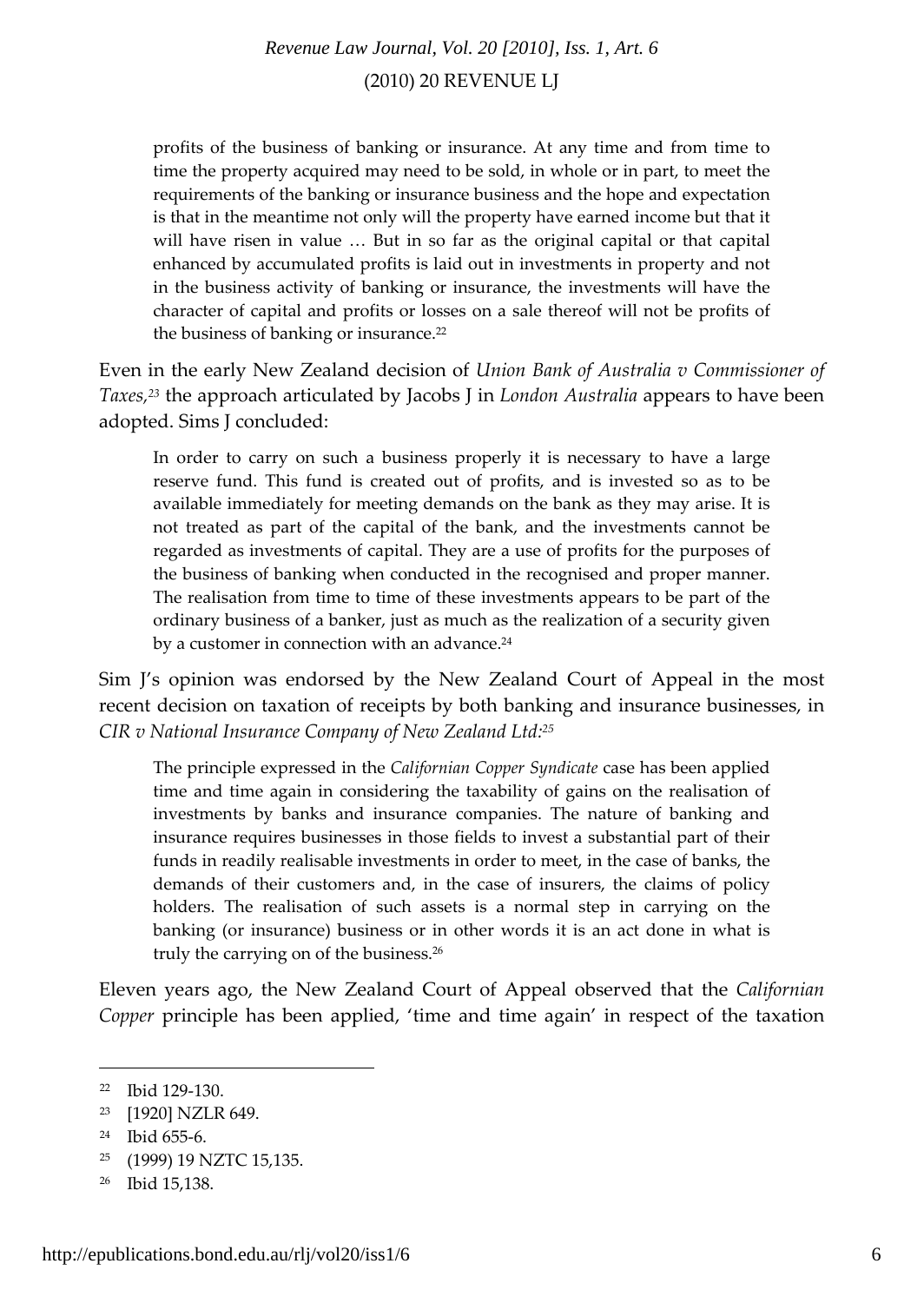consequences of gains by banks and insurance businesses. So why is there continuing contention in this area? The reason may be that taxability of gains made by such businesses is dependent on the facts of each case ‐ and it is the application of the principles of taxation to particular facts that is the cause of the continuing desire to test the application of these principles. Lord Nolan in *Rangatira Ltd C of IR* points to the issue*: 27*

The question whether a particular business consists of or includes the buying and selling of shares for profit is as much a businessman's as a lawyer's question. The answer depends entirely upon the evidence produced as to the nature of the business activity.

If the decision in *Union Bank of Australia* did not settle the position in New Zealand as indicated by the most recent decision in *National Insurance,* it raises a serious question relating to the more significant cases in this area regarding material aspects of the factual circumstances in a given case, particularly those which held that the gains were not taxable on the basis of the *Californian Copper* principle. As noted by Jenkins LJ in *Davies (Inspector of Taxes) v Shell Co of China Ltd*: 28

it is recognised that these questions between capital and income, trading profit or no trading profit, are questions which, though they may depend no doubt to a very great extent on the particular facts of each case, do involve a conclusion of law to be drawn from those facts.

#### **NZ decisions on banking and insurance business gains**

Twenty‐eight years prior to *CIR v National Insurance Co of NZ Ltd,*<sup>29</sup> the New Zealand Court of Appeal addressed the question in *CIR v Auckland Savings Bank*. <sup>30</sup> The Auckland Savings Bank ('the Bank') furnished a return of income which did not include certain profits it had derived in the relevant income year on the maturity of investments in New Zealand Government Stock and in local body debentures.

The Commissioner assessed these gains to tax. The bank objected and argued that the profits in question were capital profits. It also argued that under the relevant provisions of the *Trustee Savings Banks Act* 1948 the profits were not derived from any business and therefore were not assessable as business income under the then *Land and Income Tax Act* 1954.

The Commissioner's grounds for assessing the profits for taxation purposes were twofold. First, the gains were profits derived from a business and/or were assessable

<sup>27</sup> [1997] 1 NZLR 129, 138.

<sup>28</sup> (1951) 32 TC 133.

<sup>29</sup> (1999) 19 NZTC 15,135.

<sup>30</sup> [1971] NZLR 569.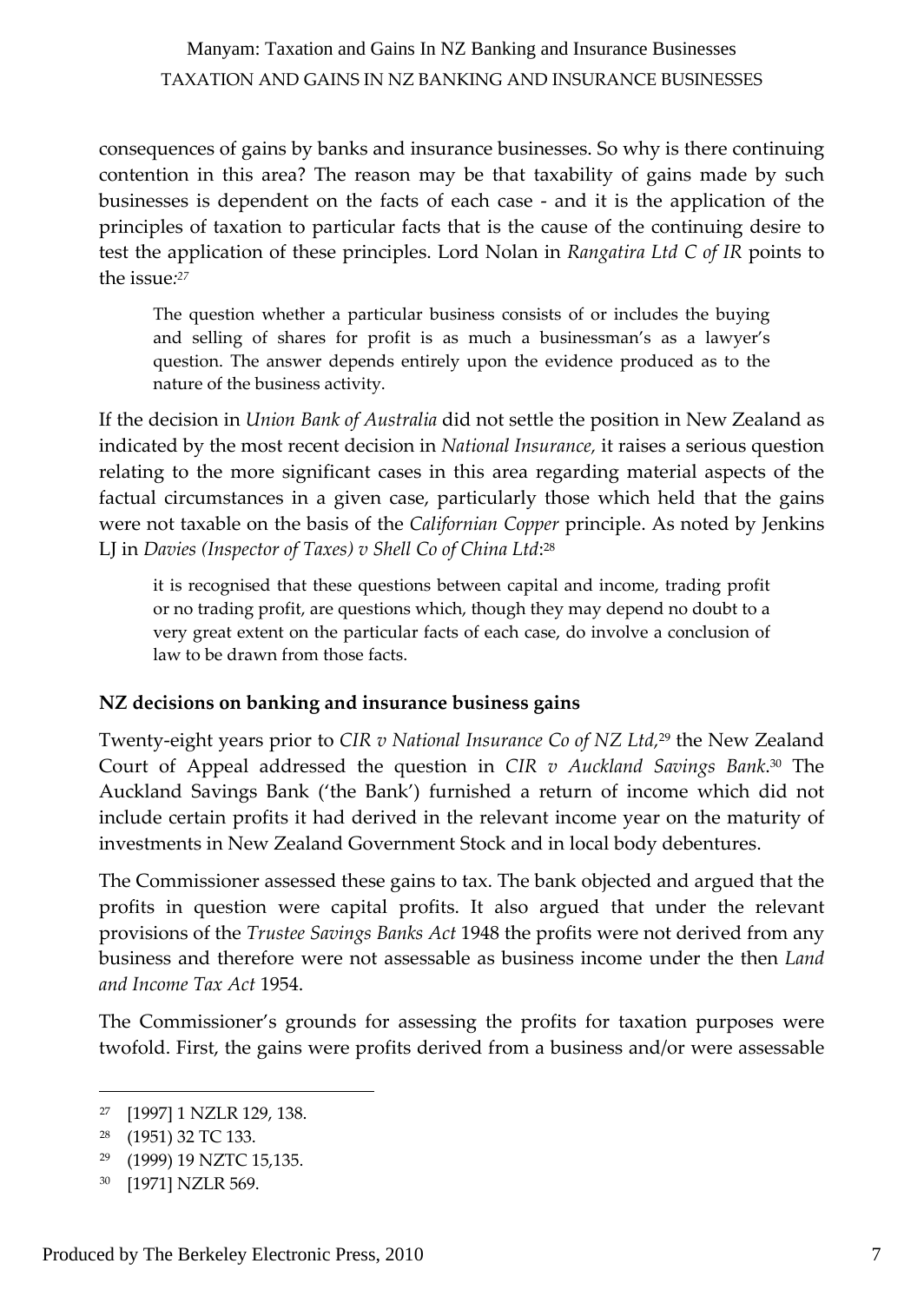as income under ordinary concepts. Haslam J upheld the Bank's argument and the Commissioner appealed. North P examined the background of savings banks. However, for the year relating to the dispute there seemed to be no provision in the *Land and Income Tax Act* 1954 which could be construed as providing tax consequences for savings banks which were different from the taxation treatment for ordinary trading banks. The profits for savings banks were, as a matter of law, to be calculated in the same way as other banking type institutions, $31$  because of the similar manner in which both types of banking businesses operated.<sup>32</sup>

If the essential character of the businesses were identical, the question for the Court of Appeal was whether this had been altered by the *Trustee Savings Banks Act 1948*. Section 26 had drawn a distinction between two kinds of profits, ordinary current profits and capital profits. North P said this distinction was material only for any investments made by the bank for the purposes of s 24 of the Act. The distinction was clearly to be restricted to the internal operations and record keeping of a trustee savings bank. The distinction could not extend beyond that strictly‐confined scope of operation, so as to avoid being subject to the well established principles for the taxation of profits made by such businesses.

The question which affected the taxation of any profits from a trustee savings bank business was not whether the profits were capital or ordinary profits, pursuant to the 1948 Act, but whether the investments that yielded those profits, were held to meet the ordinary business obligations of such a business. If such 'capital' profits were used to meet the demands of its customers, then they were assessable as part of the trading operations of the business. It was not how the source of the profits was labelled, namely whether they were capital or ordinary profits, but whether those profits were used to meet the demands of customers which determined whether they were part of the ordinary business operations of a savings bank. Richmond J concurred.33

Although the Court of Appeal unanimously rejected the taxpayer's argument, what was its reason for this narrow argument? It was immaterial whether the gains were described as capital or revenue for taxation purposes, as if the gains were used or formed part of the bank's business of meeting the demands of its customers, then the gains would be taxable. The taxpayer's argument sought to find an exception to taxation for the gains in the specific provisions of the *Trustee Savings Banks Act* 1948.

 $31$  North P: 'In my opinion then, the essential functions of a trading bank and a savings bank are not dissimilar and in principle there is no justification at all for drawing any distinction between them for taxation purposes' ‐ above n 30, 576.

 $32$  North J commented on the similarities in the conduct of both trustee savings bank and trading bank businesses in *CIR v Auckland Savings Bank* [1971] NZLR 569, 575.

<sup>33</sup> Above n 30, 587‐8.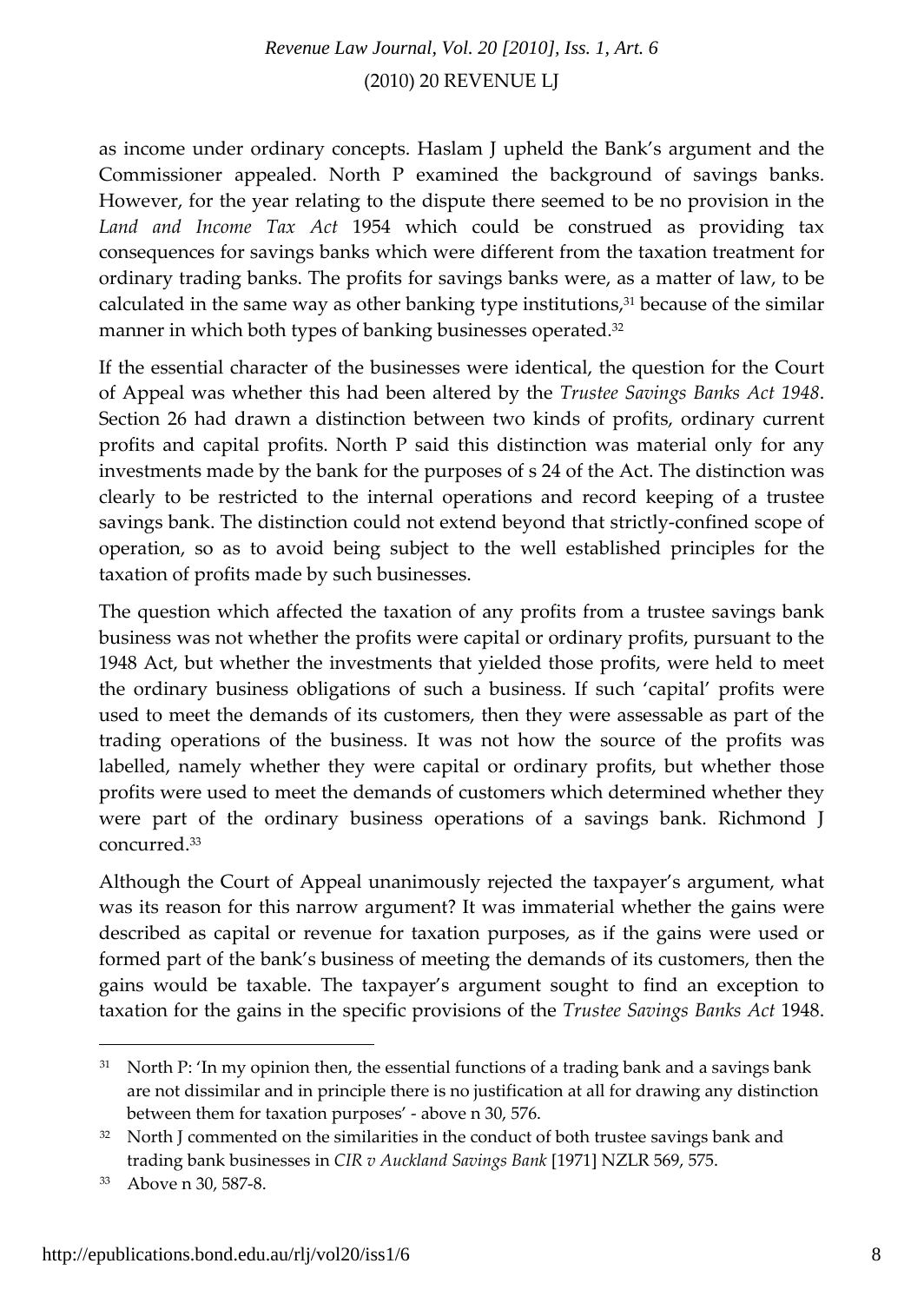This was the only argument that the taxpayer could credibly mount to seek to have the gains treated as capital. If the argument failed, as it did before the Court of Appeal, then under the ordinary principles for taxation of profits from banking businesses, the gains could not be treated as capital. There would have to have been much more cogent evidence that such profits would not form part of the business operations of the banking business. This more demanding test, which Auckland Savings Bank failed to satisfy, was impressively met by the taxpayer in the significant New Zealand High Court decision, a little over 20 years ago, in *State Insurance Office v Commissioner of Inland Revenue*<sup>34</sup> ('*State'*).

#### *State Insurance Office v Commissioner of Inland Revenue ('State')*

An analysis of *State* is critical because it was not appealed. Secondly, it was followed in the latest New Zealand decision in *National Insurance Co of NZ Ltd v CIR.*<sup>35</sup> The *National Insurance* decision was decided against the Commissioner, and he unsuccessfully appealed in *CIR v National Insurance Co of NZ Ltd.*<sup>36</sup> *State* illustrates how the Commissioner argued that the gains in question were taxable as they were derived from the trading operations of an insurance business.

The State Insurance Office ('SIO') was established under the *State Insurance Act* 1963. It was in the business of selling general, fire, accident, motor vehicle liability and marine insurance. It expanded into new business ventures. The efficiency with which its operations were conducted through a wide spread of retail outlets enabled it to generate substantial business income. A proportion of this income was used in the normal course of SIO's business, which involved making payments to claimants under insurance policies they had entered into with SIO.

There was however, a statutory direction in the 1963 Act - that any moneys not required for the purpose of meeting insurance claims and the like, were to be paid into a Reserve Fund pursuant to the provisions of s 35(1). The payment of SIO's surplus profits into the Reserve Fund led to the 'building up [of] large reserves in the process'.37

The 1963 Act also authorised the investment of moneys in the Reserve Fund, in securities approved by the Governor‐General by Order in Council. Originally, the investments that were made were confined to Government stock and Treasury bills and were later extended to include first mortgage investments and debentures. The

<sup>34</sup> [1990] 2 NZLR 444.

<sup>35</sup> (1997) 18 NZTC 13489.

<sup>36</sup> (1999) 19 NZTC 15135.

<sup>37</sup> Above n 34, 448.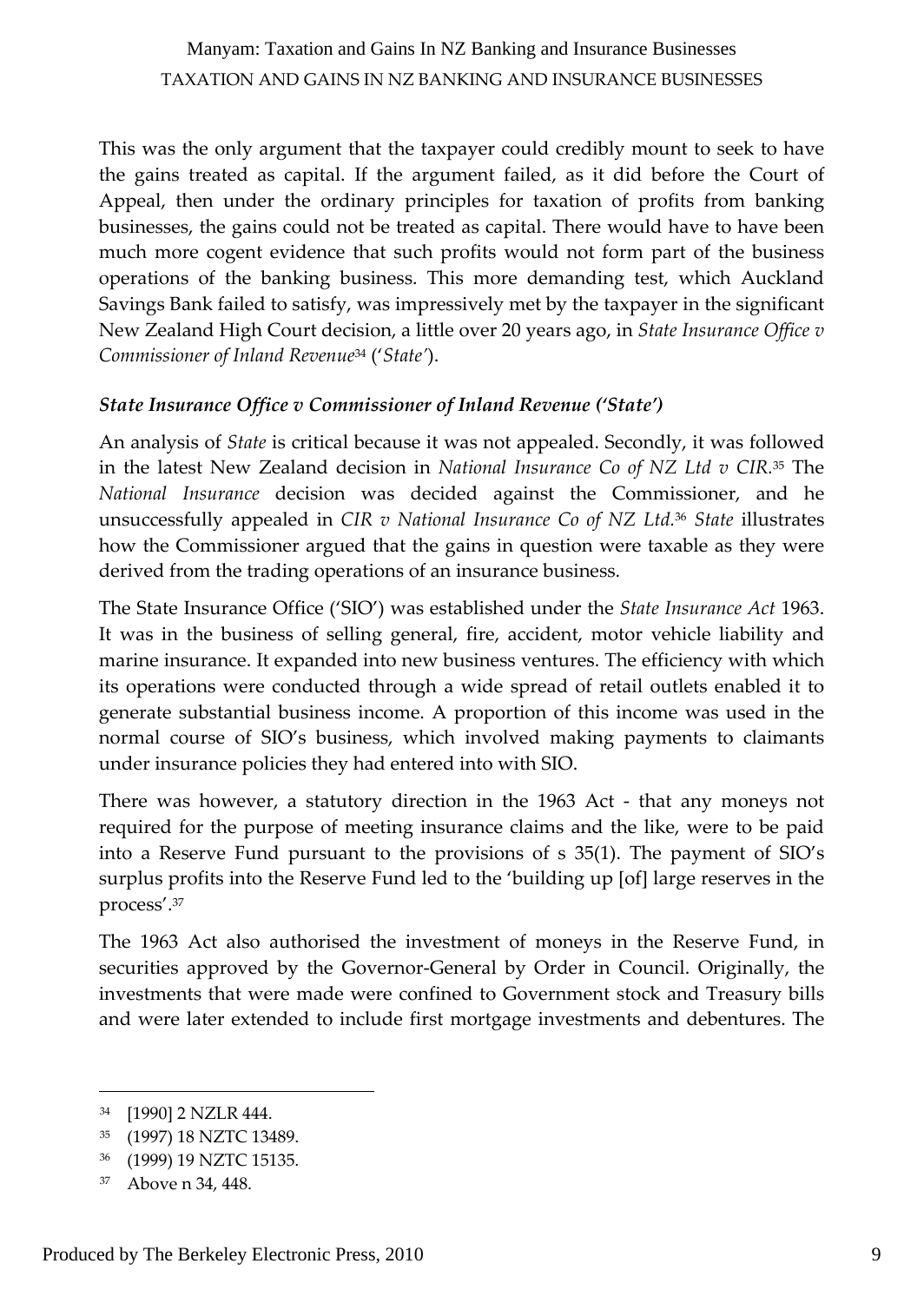1963 Act authorised SIO, for the first time, to invest in ordinary shares of companies that were registered in New Zealand.

Another consequence of the 1963 Act was the operation of the State Insurance Investment Board, which empowered it to invest in public company shares. The 1963 Act also authorised SIO to invest in New Zealand or UK Government securities, deposits with New Zealand banks and savings banks, and in securities authorised by the Minister of Finance. Despite its legal authority to invest in company shares, there was no dramatic change in SIO's investment patterns. While the value of SIO's total investment at cost in 1966 was 9 million pounds, of which 7.7 million was in Government and local body securities, the remainder of 1.3 million was invested in debentures, mortgages, company shares and other investments. A mere sum of 329,604 pounds had been invested in shares, with the investment in company shares increasing to a value of 1.75 million pounds by 1970.

These investments from the Reserve Fund, were not realised or called in to meet the demands of the insurance business which included the paying out of claims. Even prior to the enactment of the 1963 Act, the same pattern had been evident in respect of such investments.

A significant feature of SIO's insurance business, was the accumulation of a vast reserve. The reserve was being added to regularly, as profits were generated by the business. This vast reserve generated a healthy income stream which Heron J described as, 'the considerable revenue generated by investments.'38 This revenue stream was used to augment the cash flow of the insurance business. The healthy revenue stream, which would continue to increase, considerably reduced the prospect of any part of the share portfolio being called in to provide cash reserves for the business.39

SIO had also extensively entered into reinsurance arrangements. This meant that SIO had strategically limited its liability to meet claims caused by catastrophes of one kind or another.40 The effect of the reinsurance contracts was as significant as the revenue stream generated by SIO's investments from its reserves. The reinsurance arrangements also had the effect of creating an additional and significant buffer between the insurance business and the need to have any recourse to the investments that had been made from its reserves. As illustrated in the Southland flood claims in 1984, 'the recourse was had to current cash flow premium and investment income,

<sup>38</sup> Above n 34, 451.

<sup>39</sup> Ibid.

<sup>&</sup>lt;sup>40</sup> So, eg, the Southland flood in 1984, which distinguished itself as the single biggest loss in that period, involved a total payout in claims by the SIO of approximately \$13 million of which \$10 million was recovered by reinsurance> See above n 34, 453.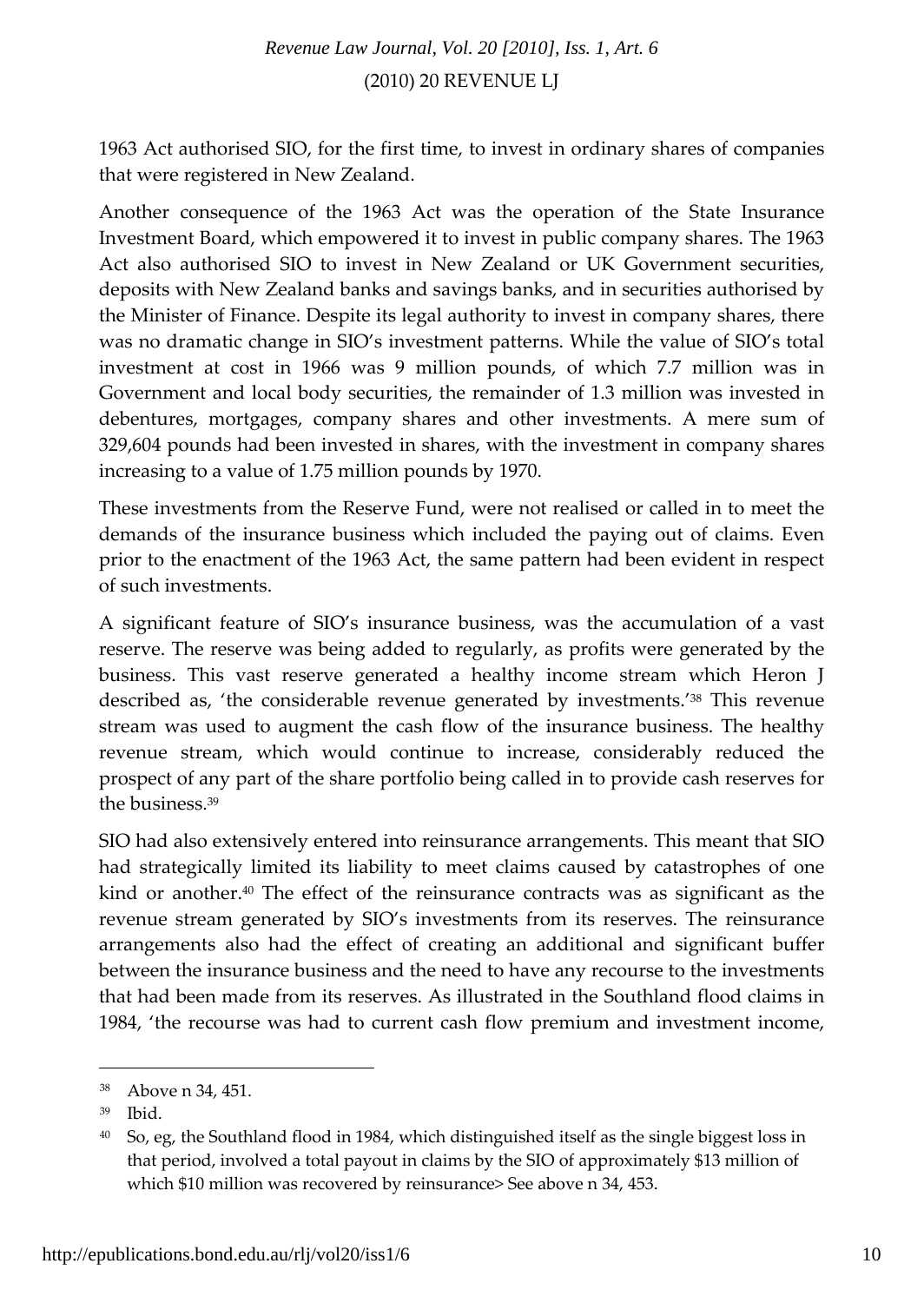special arrangements with reinsurers and a small borrowing on overdraft without recourse even to short term securities.'41 This significant revenue stream from its investments coupled with the use SIO made of its reinsurance arrangements had the net effect of keeping the investment of its reserves much further removed from any prospect of being liquidated to meet the immediate demands from its insurance business.

In summary, the historical period over which SIO operated as an insurer was unique in that not only did its business operate within a particular statutory framework but also it had accumulated vast reserves which it invested. Its investments were so significant that they grossly exceed any demands made by claimants.<sup>42</sup>

The pattern of SIO's insurance business operations 1981 to 1985, the year ended 31 December 1987, as well as the period prior to 1963, became apparent on the evidence.43 SIO had gone to great lengths to avoid any inroads being made into its share investments. Such inroads would also be avoided, even if SIO was faced with claims due to extraordinary events such as 'disasters of considerable magnitude and catastrophic proportions'.44

It was clear that there had been no trading in respect of any parcels of shares within the portfolio. The only question which remained was that if the evidence was so compelling that no shares had to be sold to meet short term liabilities of the insurance business, why had such sales occurred?45

During the years in question, shares in SIO's share portfolio were exchanged for other shares or for other shares and cash. The effect of these exchanges was that SIO in turn received shares which exceeded the cost price of the shares exchanged. It was the value of this gain that was assessed to SIO as being a gain derived in the course of its business as an insurer. The disposal of the shares which occurred, was of a compulsory nature due to corporate takeovers and mergers of companies in which SIO had held these fixed investments. The proceeds of these share realisations did not form any part of the insurance business.46 That the share realisations were

<sup>41</sup> Above n 34, 453.

<sup>42</sup> Above n 34, 453.

<sup>&</sup>lt;sup>43</sup> There was much evidence given by a Mr Stirton, SIO's General Manager, with Heron J observing that, 'Mr Stirton was a witness of complete integrity'. See above n 34, 477.

<sup>44</sup> Above n 34, 476.

<sup>&</sup>lt;sup>45</sup> As Heron J commented, 'It is the nature of the realisation rather than its occurrence which is central to this case'. See above n 34, 480.

<sup>&</sup>lt;sup>46</sup> Heron J commented that, 'These realisations generally produced no cash which fell into revenue or played any part in cash flow'. See above n 34, 477.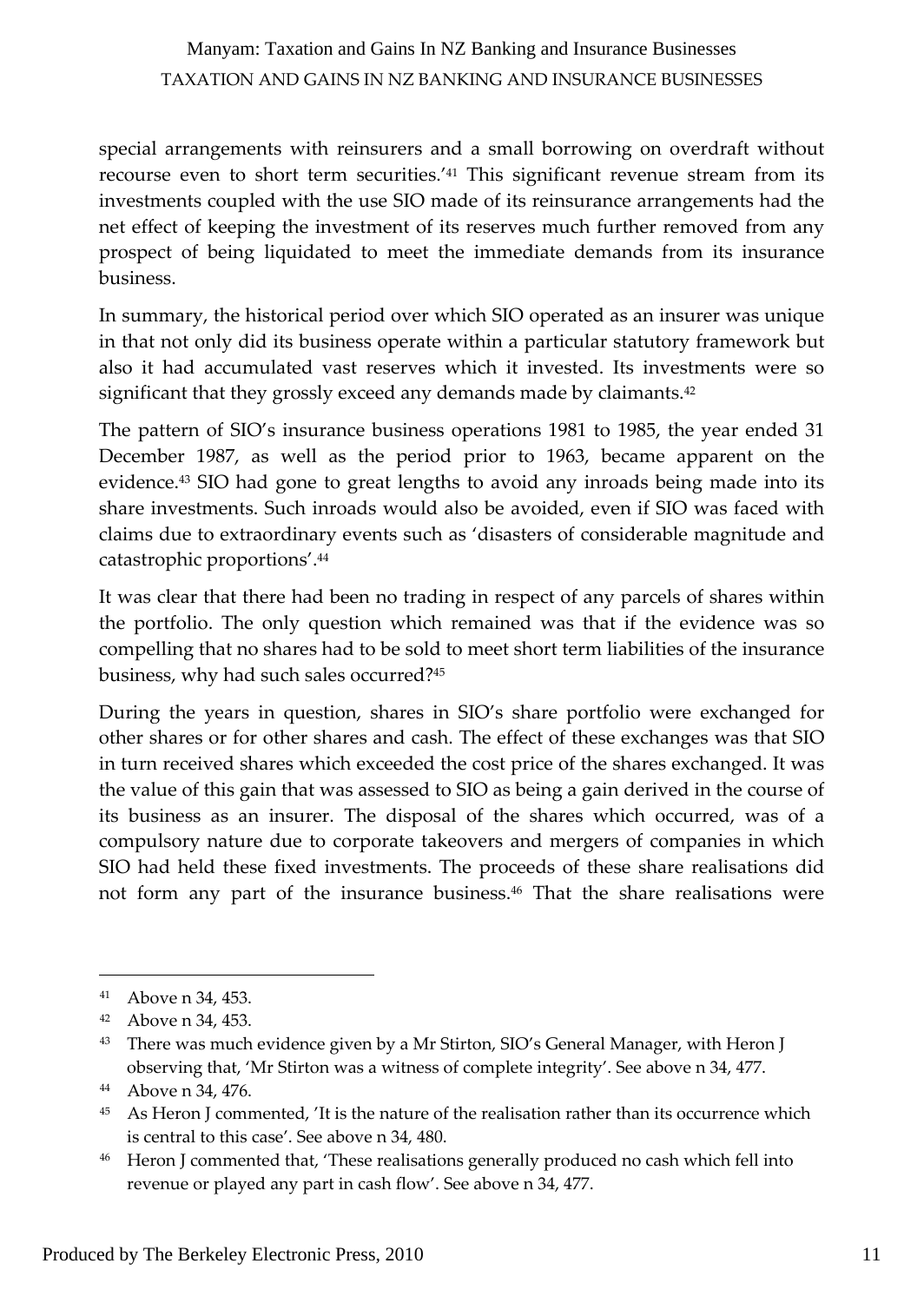actually triggered by the compulsory nature of the transactions was further indication that they could not have occurred as part of SIO's insurance business.47

Heron J also addressed the level of formality required to provide a distinct dividing line between fixed and circulating assets in an insurance or banking business, where the line could easily be blurred or perceived as being non‐existent. In SIO's case, Heron J said there was no need for a formal distinction to exist so long as the taxpayer could demonstrate that as a matter of substance, there was a distinction and that as a matter of practice it was being adhered to.<sup>48</sup>

The decision of Heron J in *State* showed the contrasting approaches to ascertaining how the principles for the taxation of gains from insurance businesses were to apply. The Commissioner's approach was that so long as there was evidence of a disposal or realisation of shares whether from fixed or circulating investments of an insurance business, any resulting gains would have the character of business income. There did not appear to be any scope for considering that, for insurance businesses, a distinction could still exist between classes of assets. In the Commissioner's view, a quantum leap was permissible which first identified the occurrence of a share realisation and then proceeded to tax it as business income. This approach obviated any necessity to pose the further question when such a realisation occurred, namely why had it occurred and in what circumstances.

Heron J's approach in contrast was to accept that the question was very much one of fact. Further, that it was erroneous to proceed on the assumption that a thorough factual inquiry into the circumstances leading to the asset disposal is either optional or not necessary. Even in the case of an insurance business, a demarcation between fixed and circulating assets is one which can properly exist. To ignore the distinction in the case of insurance businesses is not supported in law. The distinction may or may not exist but it is erroneous to simply make a presumption either way. A thorough factual inquiry is warranted when considering the taxation implications of gains made by an insurance business.

One would have expected Heron J's approach to have been embraced by the Commissioner, but the Commissioner's approach had not changed as indicated by the decisions in *National Insurance.*<sup>49</sup> The manner in which the gains arose in *National Insurance*, which the Commissioner sought to tax, was almost identical to the factual situation in *State.* In light of the approach of Heron J in *State*, it is essential to ask first

<sup>47</sup> Above n 34, 477.

<sup>48</sup> Above n 34, 477.

<sup>49</sup> *National Insurance Company of New Zealand Ltd v CIR*(1997) 18 NZTC 13,489(HC) *CIR v National Insurance Co of NZ Ltd* (1999) 19 NZTC 15,135(CA).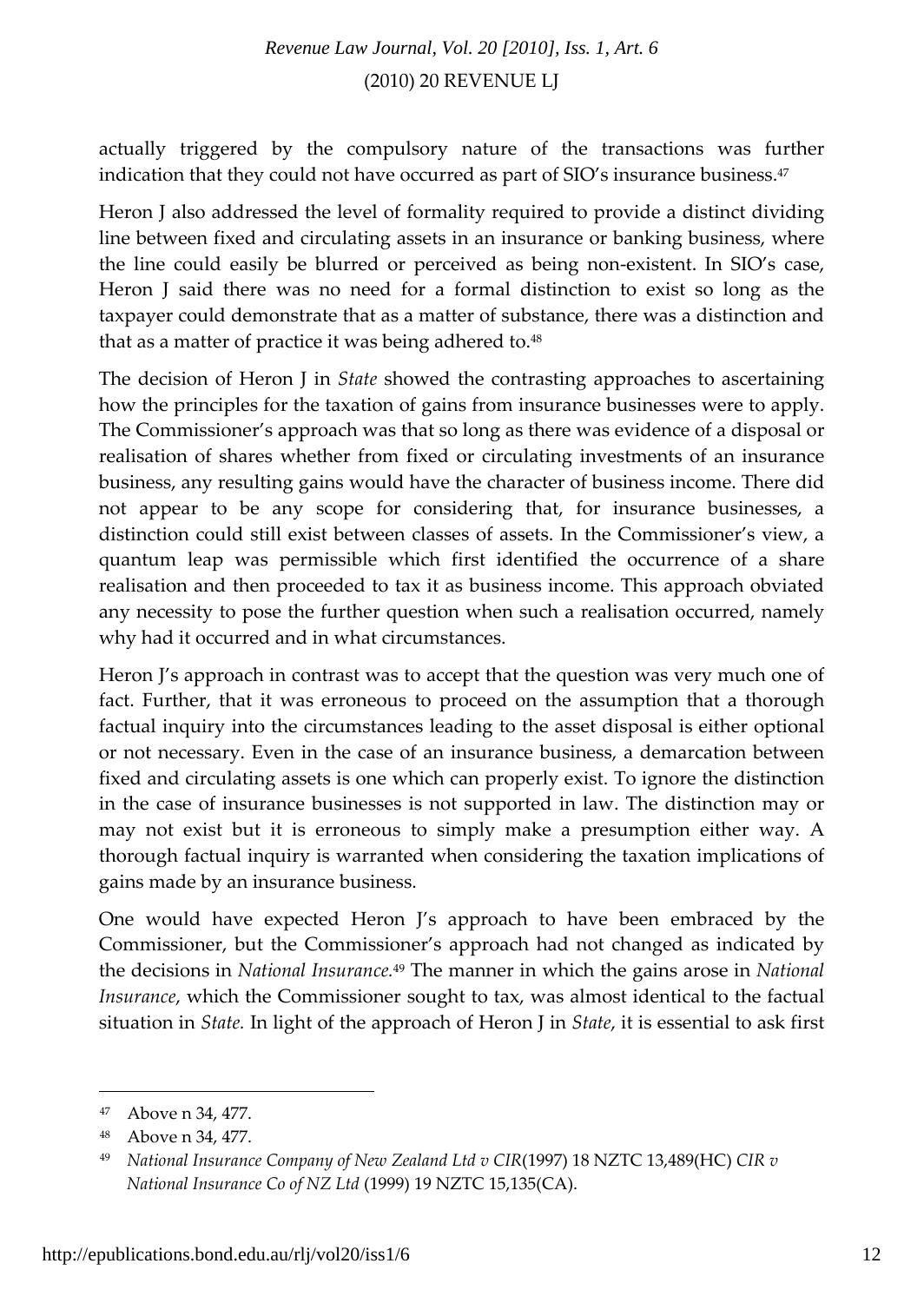what was the factual background which gave rise to the gain before addressing its taxation consequences.

#### **The facts in** *National Insurance*

National Insurance sold its 30% of the issued capital of South Pacific Merchant Finance Ltd (Southpac) for \$80 million. This resulted in a profit on the sale of \$67,151,671.40. The Commissioner assessed this gain as part of National Insurance's assessable income for the year ended 30 June 1990. This assessment was based on the grounds that the sale of the Southpac shareholding occurred as part of National Insurance's business as an insurance provider.

To address the significant legal issue that had to be determined, a substantial portion of Williams J's judgment was devoted to establishing the facts. This was primarily to determine how the Southpac shares had been acquired and the circumstances that led to their eventual sale.

National began business as a fire and general insurer and had become New Zealand's third largest domiciled fire and general insurer by the late 1960s. A fire and general insurer, such as National Insurance, operated on the basis of receiving premiums in advance. Fairly sizeable sums needed to be constantly kept either in cash or in readily realisable securities to meet claims which could also include claims from policy holders, who had obtained insurance cover in previous years as well as those claims which had been incurred but not yet reported. These readily realisable securities included Government and local body stock, as well as debenture stock issue by listed companies. Sums received were also invested in equities of publicly listed companies. However, National Insurance was a passive shareholder in these companies, having no board representation and thus not being in a position to influence the respective companies' direction. As noted by Williams J, 'The overriding feature was realisability if cash was required'.50

However, National Insurance was considering making investments in a different kind of business, thereby diversifying its *business* and not simply diversifying its i*nvestments*. This strategy to diversify explained its acquisition of shareholdings in Securitibank, Allied Mortgage Guarantee Co Ltd, Metropolitan Life Assurance Co of NZ Ltd, Trustee Executors and Agency of New Zealand Ltd, which National Insurance ended up completely taking over in 1978, in addition to other similar purchases. It was consistent with this pattern of acquiring other types of businesses, that National Insurance accepted an offer to buy a 15% shareholding in Chase NBA New Zealand, a subsidiary of Chase NBA Group of Australia, which was New Zealand's first merchant bank.

<sup>50</sup> *National Insurance Company of New Zealand Ltd v CIR* (1997) 18 NZTC 13,489, 13,493.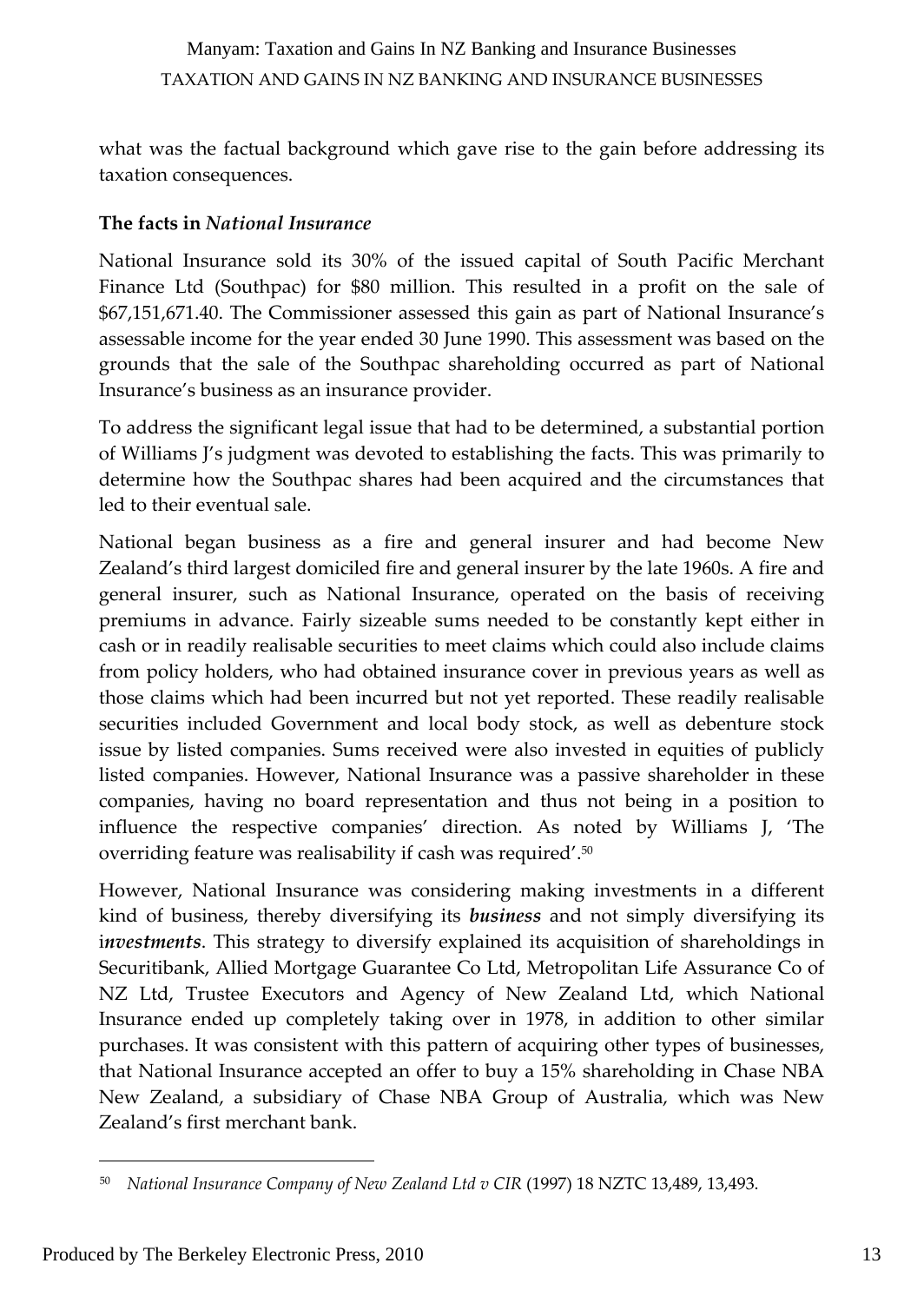Later Chase Australia decided to sell its holding in Chase NBA and notified National Insurance of its intention to sell. At the same time, National Bank was the majority shareholder in Southpac, holding 70% of Southpac's capital, and was looking for an additional shareholder in Southpac. There had also been a merger proposal between Chase and Southpac at about the same time. An agreement was reached whereby National Insurance transferred its shares in Chase, in exchange for shares in Southpac. This enabled National Insurance to eventually acquire a 30% shareholding in Southpac with a commensurate right to appoint directors.

The principal reason for acquiring the Southpac shareholding was to enable National Insurance to diversify its shareholding.51 Mr Hendry, the then Secretary of National Insurance had given evidence that:

National Insurance saw the Southpac investment as being a long‐term holding intended to provide profit and experience without thought of sale. It brought shareholder profits when underwriting was finding it increasingly difficult so to do. <sup>52</sup>

This evidence was corroborated by other witnesses that also gave evidence in support of National Insurance. This objective of acquiring Southpac was in fact achieved for a number of years, with the 1985 report to shareholders expressly describing the Southpac and other similar acquisitions as a 'diversification of National's business'.53

However, it was not until late 1985 that National Insurance began to experience a deterioration in its relationship with the National Bank. Both National Insurance and the National Bank then began negotiations designed to discomfort each other to improve their respective positions vis a vis Southpac. National Bank proposed a further substantial increase in Southpac's capital. National Insurance agreed to this increase to \$16 million and a further increase to \$36 million. In 1986, some consideration had been given to forming an employee share purchase scheme for Southpac and to float the company and list it on the Stock Exchange, but none of this eventuated. There were various abortive attempts to sell Southpac after which National Insurance's board accepted a recommendation that its shareholding in Southpac be sold for the following reasons;

as there was no realistic possibility of National being able to buy Southpac, there were the difficulties over flotation and he [Mr Hendry]<sup>54</sup> took the view that

<sup>51</sup> Above n 50, 13,497.

<sup>52</sup> Ibid.

<sup>53</sup> Above n 50, 13,498.

<sup>54</sup> Mr Hendry was one of National's nominees on the Southpac Board.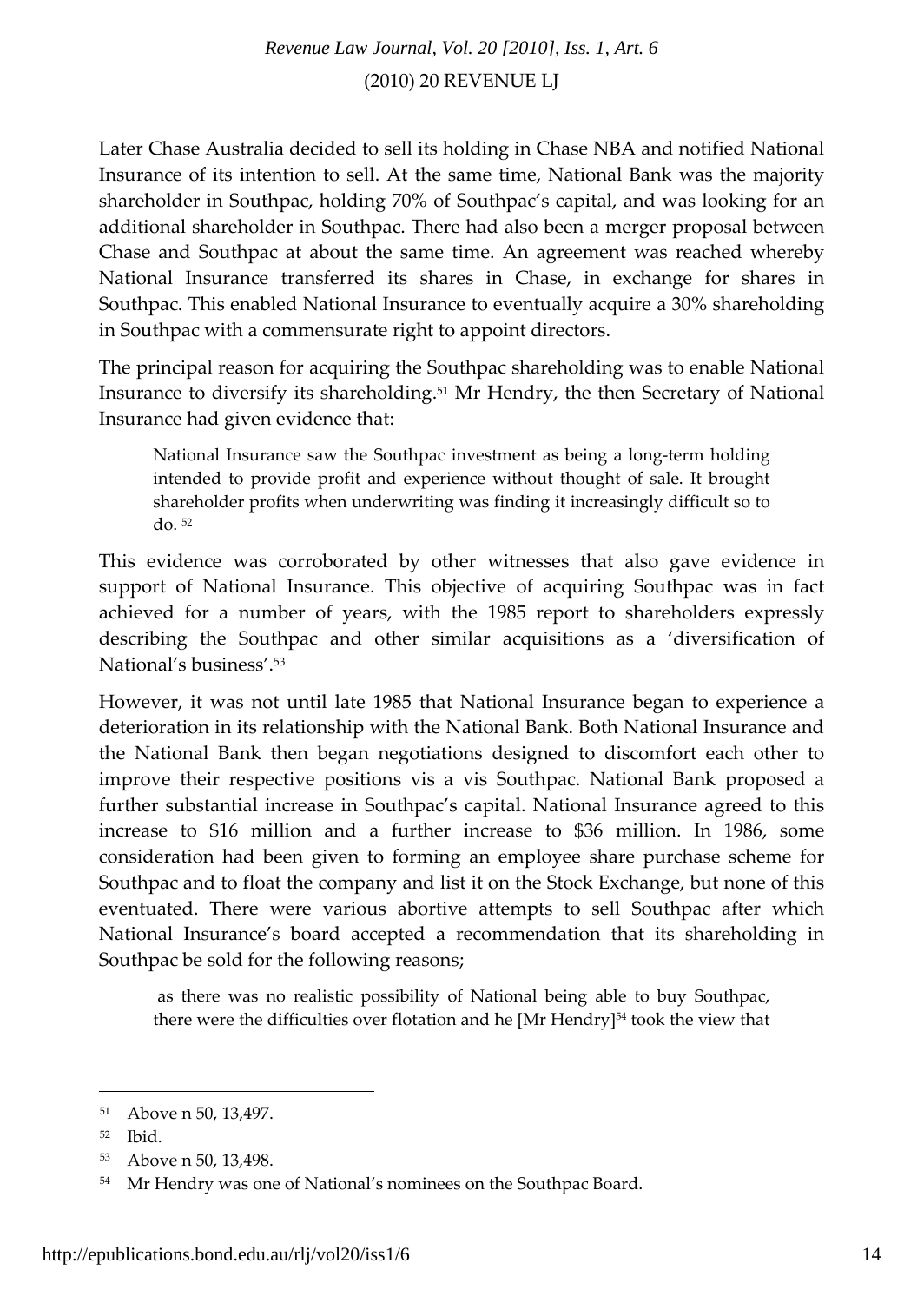the value of the investment would reduce over time and better earnings for shareholders could be achieved by a sale.<sup>55</sup>

Williams J also heard evidence of the National Insurance's reinsurance<sup>56</sup> arrangements. This was a significant step that National Insurance had taken to insure itself against claims which could exhaust its capacity to meet claims from its business reserves. The trial judge accepted evidence that the prospect of realising fixed assets to meet the demands of the insurance business was too remote to have even been in contemplation by the taxpayer.57

A thorough appraisal of National Insurance's business was required before determining whether the sale of the Southpac shareholding was a sale of circulating capital or fixed assets. Despite Heron J's finding in *State* that an insurance business could hold fixed assets, counsel for the Commissioner in *National Insurance,* continued to base his argument on *'the insurance rule'.*<sup>58</sup> This was the identical line of argument that counsel for the Commissioner in *State* had also relied on.59 The Commissioner had not shown any change in approach to on whether a gain made by an insurance business was one which arose in the course of conducting such business.

Williams J asked whether National Insurance had shown that the sale of its Southpac shareholding for more than its purchase price was not a profit or gain derived from National Insurance's business.<sup>60</sup> In Williams J's opinion, this factual question could satisfactorily be answered by examining the historical context in which the sale of the Southpac shareholding had occurred and 'in the light of the evidence and exhibits'.61

<sup>55</sup> Above n 50, 13,499.

<sup>&</sup>lt;sup>56</sup> As noted by Williams J, 'Every insurer takes appropriate steps to reinsure its risks in order to manage its exposure to claims. Reinsurance is one of the major means employed by insurers to that end': above n 64, 13,510.

<sup>57</sup> Above n 50, 13,514.

<sup>&</sup>lt;sup>58</sup> The essence of the rule being that profits from the sale of investments by insurers have virtually always been held to be on revenue account or treated as the ordinary income of an insurance business.

<sup>59</sup> The reappearance of this line of argument did not go unnoticed by Williams J in *National Insurance*, who in reference to Heron J in *State Insurance* observed as follows: 'The learned Judge [Heron J] … in summarising counsel's submissions, noted that leading counsel for the Commissioner ‐ as Mr Young QC did in this case ‐ submitted that in no case other than *Scottish Automobile* had a Court been persuaded (at NZTC 7,062; NZLR 475)', that profits on realisation of investments were not so inextricably linked with its business activities that they carried the stamp of capital profits, 'despite that possibility being raised by *Californian Copper'* ‐ see (1997) 18 NZTC 13,489, 13,522.

<sup>60</sup> Above n 50, 13,527.

<sup>61</sup> Above n 50, 13,527.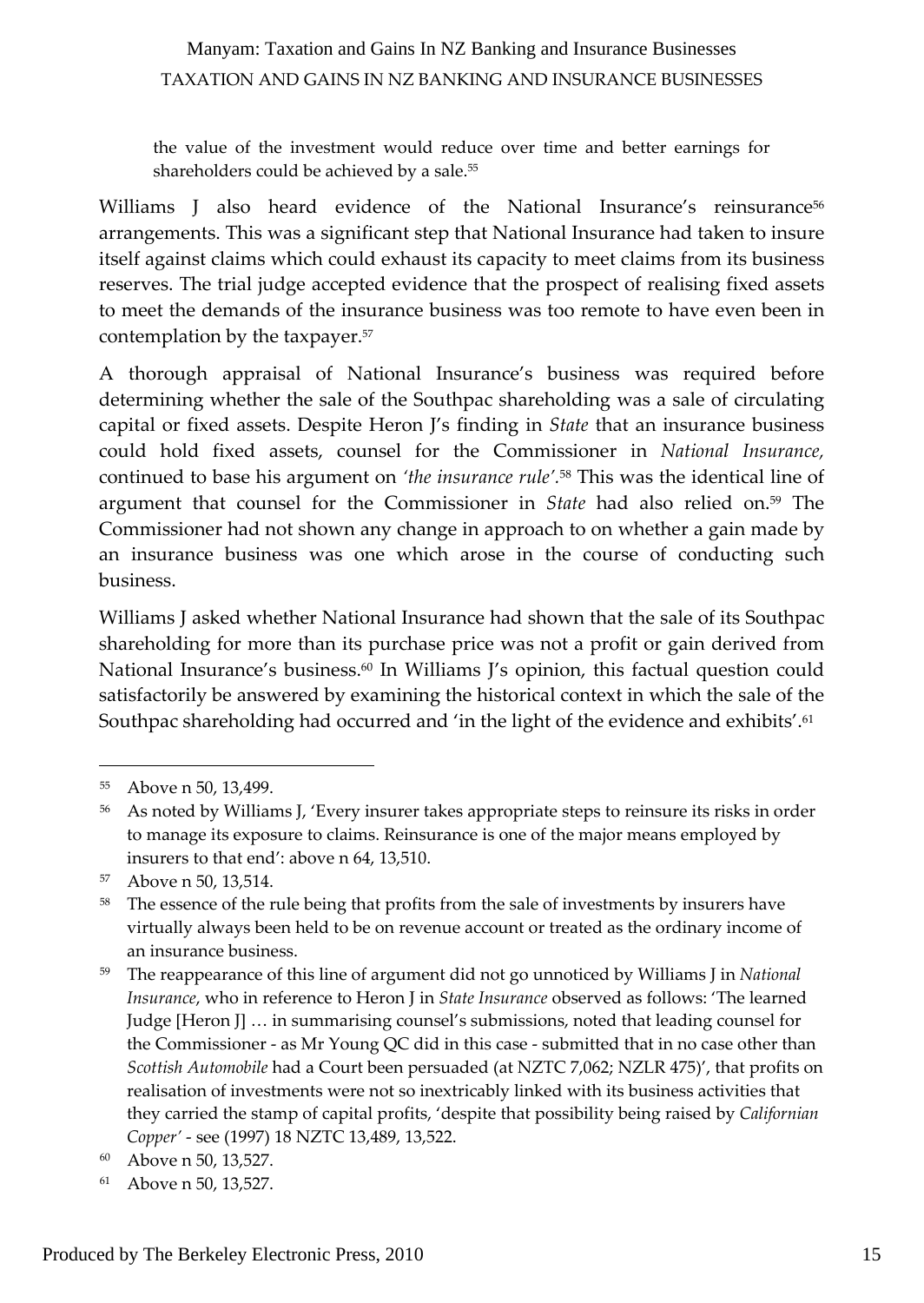In Williams J's view, the evidence relating to the acquisition of and subsequent circumstances which arose in relation to the shareholding, coupled with the circumstances that prompted its eventual sale, were critical factors in determining how the final proceeds on sale were to be categorised. The approach of Williams J was in marked contrast to one which almost operated on a presumption that gains from such businesses were as a matter of principle subject to tax as business income.

The Commissioner appealed Williams J's judgment in *C of IR v National Insurance Company of New Zealand Ltd.*<sup>62</sup> The question for the Court of Appeal was whether the conclusion by Williams J, that the gains in question were not business income, 'were or were not open to the Judge'.<sup>63</sup> The Court of Appeal was being asked to overturn a finding which was based on fact:

On an appeal against what is essentially a factual finding made in a trial of this nature, the Court must be careful not to lose sight of the picture which emerged from the evidence by a trial Judge in assimilating, day by day, the wealth of material presented to him … we are not taken to the point where it could be said that this court should interfere with what ultimately were essentially findings of fact.64

The implications of this are that if the Judge at first instance has a firm factual foundation on which to make a finding, then it would not have reached the required threshold of error which would warrant having the finding overturned on appeal. In fact, the validity of a factual finding of a trial judge which could be supported by a firm evidential foundation was directly addressed by the Privy Council.65 Lord Nolan held that the finding of fact made by Gallen J at first instance in *Rangatira Ltd v C of IR*<sup>66</sup> could not be disturbed by the New Zealand Court of Appeal. In Lord Nolan's view, although the decision at first instance could have gone either way, this was not to say that the decision made by the trial Judge was wrong.

In their Lordships' view the decision of Gallen J was one which he was entitled to reach and one which should not have been reversed.<sup>67</sup>

The significant lessons are, first, that for the taxpayer to succeed there must be a firm factual case that must be presented to enable the trial Judge to reach a finding. Secondly, to successfully achieve this, there must be thought at the outset, when an asset is introduced into a taxpayer's portfolio, as to whether it will form part of the circulating capital of the business or whether it will be treated as fixed assets. This

<sup>62</sup> (1999) 19 NZTC 15,135.

<sup>63</sup> Ibid 15,142.

<sup>64</sup> Above n 62, 15,145 and 15,146.

<sup>65</sup> *Rangatira Ltd v CIR*[1997] 1 NZLR 129.

<sup>66</sup> (1994) 16 NZTC 11,197.

<sup>67</sup> Above n 65, 139.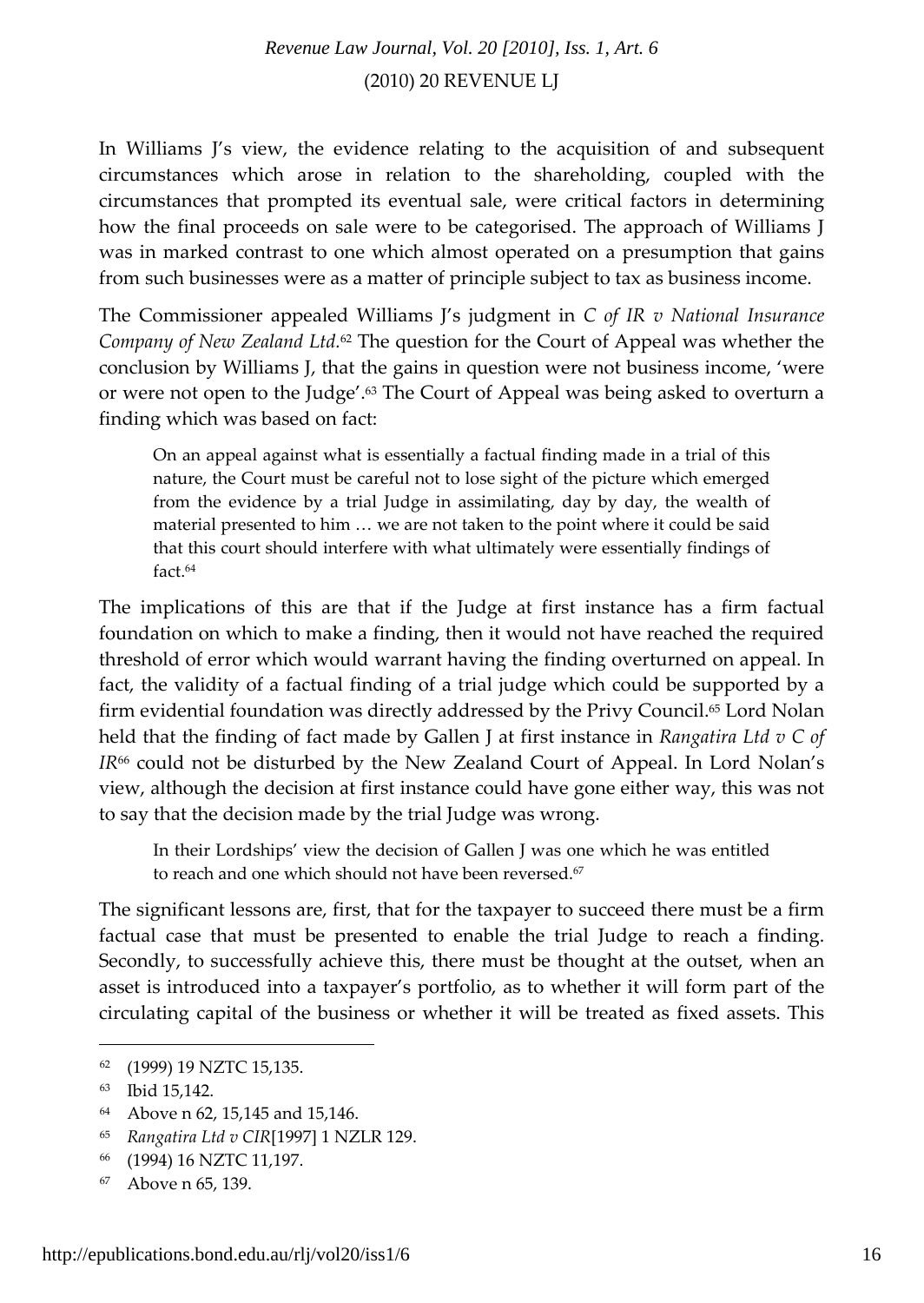distinction is also now firmly recognised as a valid one for purposes of New Zealand law, as it relates to businesses including banking and insurance businesses.

#### **Australia's position on banking and insurance businesses**

Numerous Australian court decisions have considered the circumstances in which gains made by both banking and insurance businesses will be considered as business income and subject to a tax impost. The *Californian Copper* principle has also been applied in the Australian jurisdiction $68$  to determine whether gains have been made in the course of conducting such businesses, in which case they have been held to be taxable. Where gains have been derived by such businesses but have been from assets that are not part of the business in terms of being trading or circulating assets but from capital assets, the gains have not been held to be taxable. Davies J summarised the well established Australian legal position in *FCT v Equitable Life and General Insurance Co Ltd; Equitable Life and General Insurance Co Ltd v FCT*: <sup>69</sup>

Thus it has been held that a bank's investments, wherein reside its circulating capital, are investments in which the bank deals and the profits and losses of such dealing form part of its annual profits and losses and its assessable income. See *Punjab Co‐operative Bank Ltd, Amritsar v Commr of Income Tax, Lahore* (1940) AC 1,055, *National Bank of Australasia Ltd, v FC of T* 69 ATC 4042; (1969) 118 CLR 529, *Commr of Taxation v Commercial Banking Co of Sydney* (1927) 27 SR (NSW)  $231.^{70}$  A bank deals in money and makes profits from the money which it handles. Its profits and income therefore take account of share investments acquired for that purpose and the profits or losses from dealing in those investments. Similarly, an insurance company makes profits or losses from dealing with its circulating funds. See *Australian Catholic Assurance Co Ltd v FC of T* (1959) 100 CLR 502*, Producers' & Citizens' Co‐operative Assurance Co Ltd v FC of T* (1956) 95 CLR 26, *Colonial Mutual Life Assurance Society Ltd v FCT of T* (1946) 73 CLR 604, *Chamber of Manufacturers Insurance Ltd FC of T* 84 ATC4315;(1984) 2 FCR 455. It is an incident of an insurance business which receives premiums in

<sup>68</sup> The Australian Full Federal Court in *RAC Insurance Pty Ltd v FCT* (1990) 90 ATC 4,737, 4,740 observed: 'The principle to be applied was stated by the Lord Justice Clerk, the Right Honourable JHA *McDonald* in *Californian Copper Syndicate v. Harris* (1904) 5 TC 159'.

<sup>69</sup> (1990) 90 ATC 4,438 at 4,446‐7.

 $70$  In the Supreme Court of NSW, Street CJ referred to the nature of a bank's dealing in short term investments: 'The purchases and sales of Government stock were made, ... in the course of carrying on the respondent's business as a bank, and it is manifest that what it did was to invest temporarily, and for purposes of profit, funds which it did not immediately require for other purposes, but which in the course of carrying on its business it might at any time require ... The money used was part of the respondent's stock‐in‐trade, it was used in an operation of business, and it was used in carrying out the respondent's scheme of profit making as a banker'(234‐5).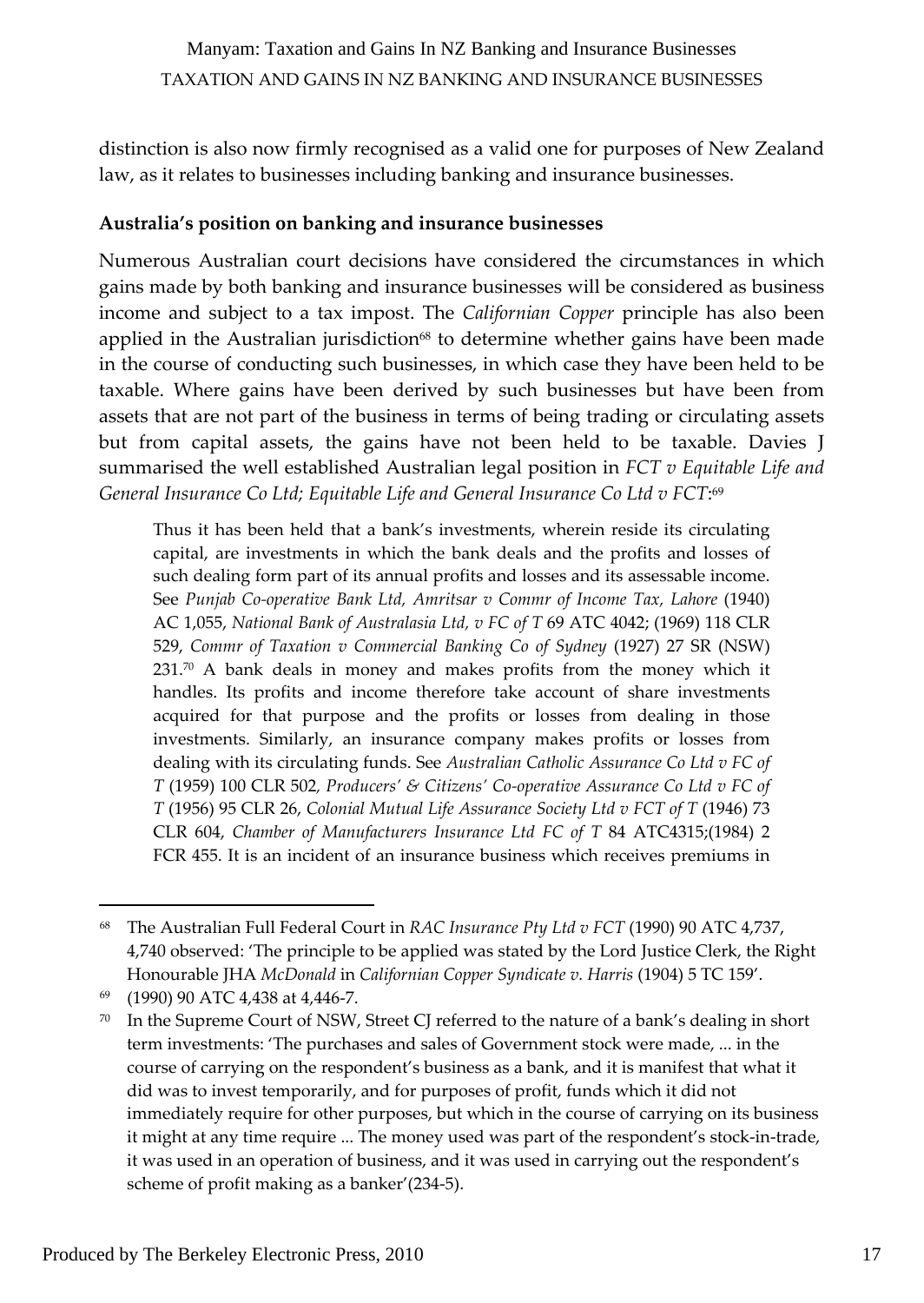advance, sometimes years in advance of the insured event occurring, that profits and income are made from the investment of the premiums. Insurance companies therefore deal or trade in shares and the like.

An example of the application of these principles in Australia is *RAC Insurance Pty Ltd v FCT.*<sup>71</sup> The taxpayer insurance company was a wholly‐owned subsidiary of the Royal Automobile Club of Western Australia ('the club'). The taxpayer provided insurance cover against damage to motor vehicles and against personal injuries from the use of motor vehicles.72 The policy of the taxpayer's board had been to meet insurance claims from its premium income. The board had also expected its premium income to exceed payments made by the taxpayer, in satisfaction of insurance claims. Surplus premium income, was invested in debentures, government or semi‐ government bonds, shares and in loans on first mortgage security. These investments were negotiable, they were medium to short-term in length and were not speculative in nature. The investments were generally held until maturity and often reinvested. However, the taxpayer had no policy in place whereby any fixed proportions of the investments were to be held in particular divisions of investment.73 The taxpayer sold some of these investments for a gain of just under \$2 million for the four income years in dispute. In 1982, the taxpayer incorporated a wholly owned subsidiary company, to which it transferred its remaining investments.

The gains were treated by the taxpayer as capital and accordingly non taxable. The Commissioner considered the gains were business income of the insurance business and accordingly taxable. Lee J, at first instance, asked the factual question, namely how had the taxpayer held the investments in question, and undertook a thorough examination of the operations of the taxpayer's insurance business. He concluded that the investments that had been sold, were held as insurance reserves, to be liquidated if necessary for the purposes of the business. This conclusion was consistent with the actions of the taxpayer, which though owned by the club, had limited the dividend it would pay its club owner. By limiting the dividend payout, the taxpayer was clearly treating its investments as necessary reserves for its insurance business. Further, the manner in which the investments were held such as in negotiable securities for terms which usually did not exceed three years and certainly not in excess of five years, indicated that the investments were readily realisable in markets which traded in those securities.74

<sup>71</sup> (1989) 89 ATC 4,780.

 $72$  Lee J observed that the business had later expanded to provide insurance cover for dwellings and contents, power boats, special risks and travel risks: ibid 4,782.

<sup>73</sup> Above n 72, 4,784.

<sup>74</sup> Above n 72, 4,786.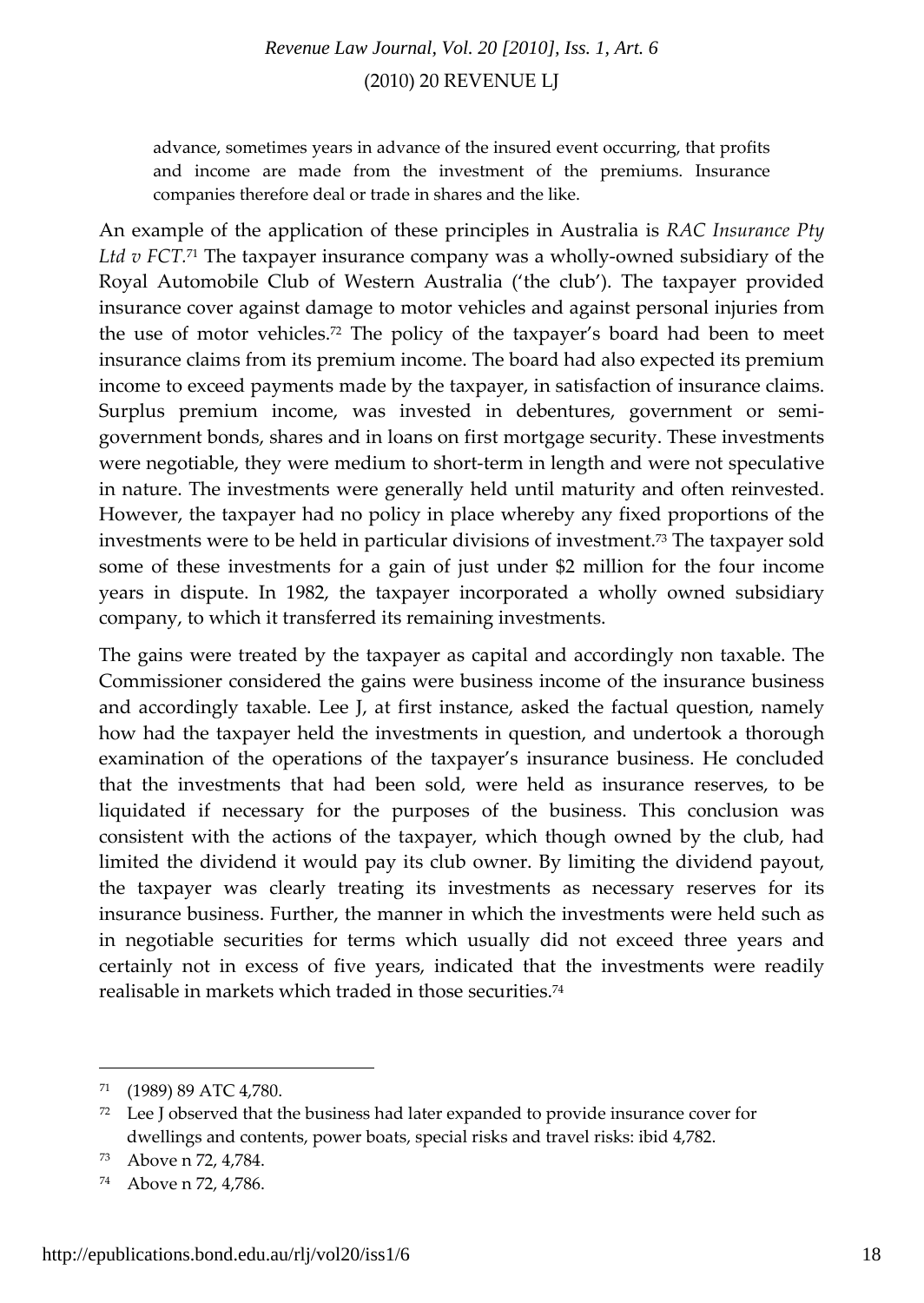The actual operation of the insurance business had demonstrated that the taxpayer had thought no further than accumulating reserves to meet the demands of the business. If it was able to generate a surplus of premium income, such surplus was used either to enable cheaper insurance to be offered to members of the club or to make payment to the club by way of dividend distribution. As such, the investments had a sufficient connection with the insurance business so that any gains from their sale would be treated as income of the business.

Lee J also commented on how the taxpayer could have structured its investments so that any gains would not be treated as business income. The taxpayer needed to have taken additional steps such as identifying any portion of its insurance reserves which were surplus to its business requirements and then either apply or earmark it for the purchase of a new profit generating enterprise or structure that would expand the nature and content of the business.75 Alternatively, Lee J opined, the taxpayer could have cordoned off any surplus funds from its reserves, by making a distinctive investment in order to clearly demonstrate that there was a clear demarcation of funds in the business. The demarcation would be between reserve funds used in the insurance business and a separate fund from which investments would be made but remain unrelated to the insurance business.76

The taxpayer unsuccessfully appealed in *RAC Insurance Pty Ltd v FCT.*<sup>77</sup> The unanimous judgment of the Court was clear that the facts in *RAC Insurance Pty Ltd* did not sufficiently distinguish the holding of the investments in question, so as to excise them from the usual investments that had to be made by the insurance business. Had such separation been evident on the facts, it would have obviated the

 $76$  Lee J had commented that the demarcation would indicate that the funds, 'had been excised from the normal run of investments maintained for the purposes of the business'.‐ see above n 72, 4,789. In *The Chamber Manufactures Insurance Ltd v FCT* (1984) 84 ATC 4,315 , 4,318‐9, the Full Federal Court suggested that the result may have been different if the taxpayer had maintained two quite distinct funds. The first would operate as a reserve fund with sufficient reserves from which insurance claims and foreseeable contingencies would be met. The second would be earmarked as an investment fund. Any profits from the sale of investments in the second fund would be subject to taxation consequences on grounds quite unrelated to the conduct of the taxpayer's insurance business.

<sup>77</sup> (1990) 90 ATC 4,737.

<sup>75</sup> Above n 72, 4,789. In the Full Federal Court decision in *The Chamber of Manufactures Insurance Ltd v FCT* (1984) 84 ATC 4,315, 4,318, the example given was of funds of an insurance company being invested in the construction of a building to be used as a head office by that company. If the building was subsequently sold at a profit, the Full Federal Court expressed the view, that it would probably not attract income tax.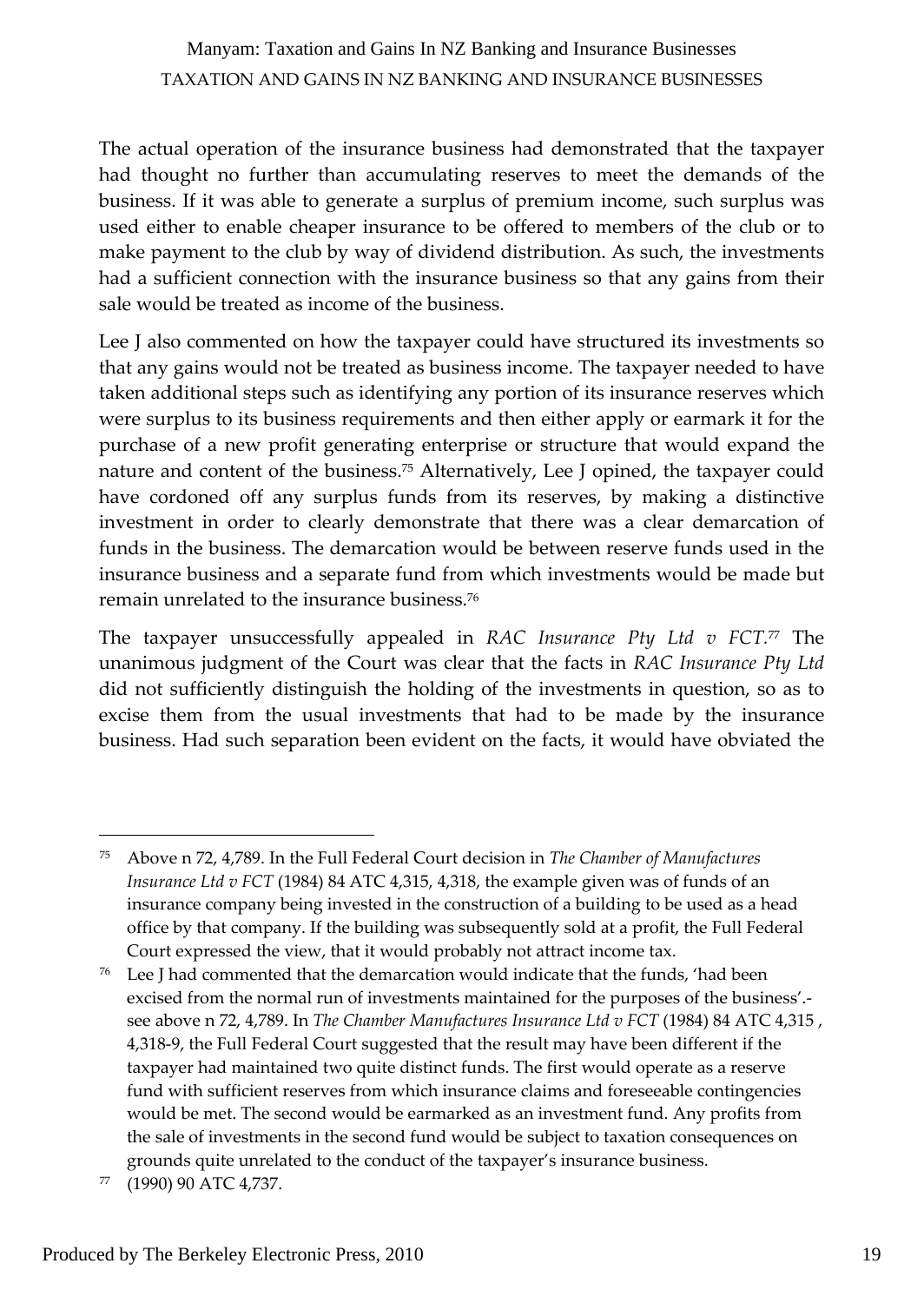application of the general principle for the taxing of gains from an insurance business to the particular gains in question.78

A similar factual question arose for determination in *Employers' Mutual Indemnity Association Limited v FCT.*<sup>79</sup> The taxpayer, Employers' Mutual, was licensed pursuant to the *Insurance Act* 1973, to carry on its insurance business. The factual question in dispute, was whether gains made from the sale of investments by a general fund, under the control of the insurance company's directors, was business income of the insurance company. The argument before the Federal Court<sup>80</sup> and Full Federal Court centred on whether, in the words of Webb J in *Producers' and Citizens' Co operative Association Company Limited v FCT,*<sup>81</sup> the gains were 'sufficiently related to the appellant's business of insurance to bring the profits into tax.'

Pursuant to the articles of association of the company, its insurance business was managed in two sections. Each of the two sections was required to maintain a separate bank account. In addition, the company was authorised to operate a third bank account which was called the general fund of the company. There was also provision made pursuant to one of the articles, $s<sup>2</sup>$  that at the end of each year, all moneys which were surplus to the liabilities of the sections of the business would be credited to the general fund. An article $83$  had also stipulated that the moneys so credited would be recorded as held in two designated Reserve Accounts for the two respective sections of the business. Each of the two sections was also permitted to obtain a refund from their respective Reserve Accounts in the general fund, if required, in order to fund any deficits that arose in their respective insurance business operations.84 Investments were made from the general fund and such investing activity was controlled by the taxpayer's directors. The investments were initially in fixed interest investments or preference shares but later were increasingly in ordinary shares. There were sales of various investments made by the general fund, which gave rise to net gains. The question was whether these gains were taxable as they arose as part of the conduct of the insurance business. The Federal

<sup>78</sup> '*The facts* of the present case are not sufficient to distinguish the circumstances from the general principle; indeed they are illustrative of it. In our opinion, therefore, the subject profits were profits of the business of a company carrying on an insurance business and were assessable as such' (emphasis added): ibid 4,744.

<sup>79</sup> (1991) 91 ATC 4,850.

<sup>80</sup> The decision of which was reported as *FCT v Employers' Mutual Indemnity Association Ltd* (1990) 90 ATC 4,787.

<sup>81</sup> [1956] 95 CLR 26, 34.

<sup>82</sup> Article 104.

<sup>83</sup> Article 105.

<sup>&</sup>lt;sup>84</sup> The general fund was to be available to make up any such deficiencies pursuant to article 106.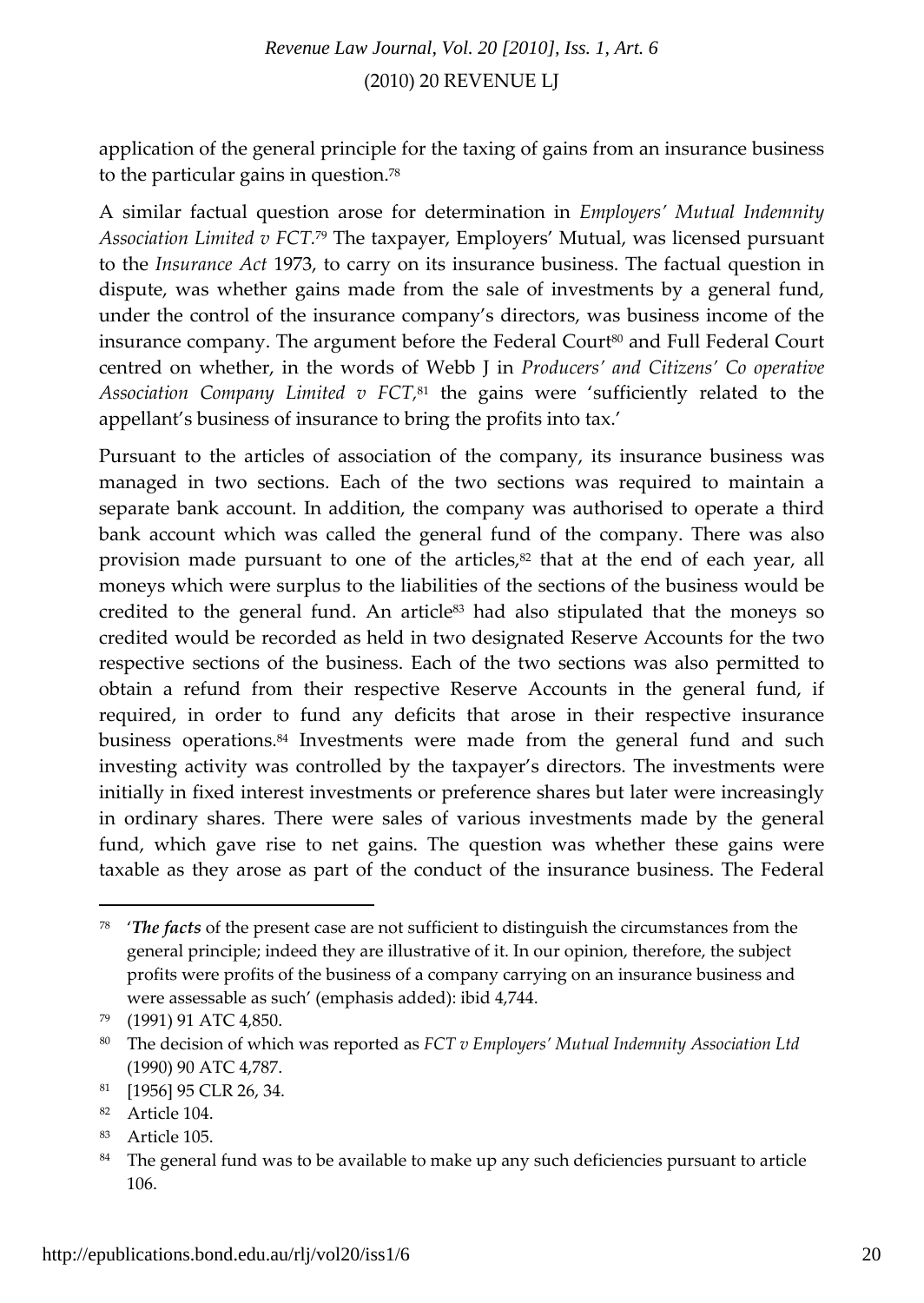Court concluded that in construing the articles of association, which represented the legal framework for the decision‐ making process, it had been contemplated that the sums in the general fund and the investments represented by them would be available to meet the insurance obligations of the taxpayer's insurance business. The general fund was not exclusively available as an investment fund. It may have been a fund of last resort for the insurance business's needs but this did not detract from the fact that it was still available if the need arose in the ordinary course of the insurance business. Hill J in the Federal Court decision went further to highlight 'another factor of considerable significance'.85 Not only did the articles clearly envisage the insurance business having recourse to the general fund, but that, 'as a matter of fact such a claim was made in the 1980 year'.86 This indicated that, as a matter of business practice, the general fund was being resorted to as part of the ordinary reserves of the insurance business.87

The taxpayer unsuccessfully appealed against Hill J's decision to the Full Federal Court.<sup>88</sup> All three Judges<sup>89</sup> were consistent in their respective judgments, that the facts of the case fell short of establishing a clear demarcation between the investments in issue and the operations of the insurance business.<sup>90</sup>

#### **Insurance business assets sold within a company group for tax advantage**

The Australian Full Federal Court decision in *GRE Insurance Limited v FCT; Unitraders Investments Pty Ltd v FCT91* dealt with gains made on the realisation of securities, where assets, which formed part of the insurance business of one taxpayer, were transferred to its wholly owned subsidiary, purely to obtain a tax advantage. GRE Insurance Ltd ('GRE') operated a business as a general insurer. It was a member of

<sup>85</sup> Above n 81, 4,801.

<sup>86</sup> Ibid.

 $87$  Hill J concluded: 'There is, in my view, a sufficient nexus between the realisation of the assets by the respondent and its insurance business to require the conclusion that the net profits from realisation are income in ordinary concepts': above n 81, 4,801.

<sup>88</sup> *Employers' Mutual Indemnity Association Limited v FC T* (1991) 91 ATC 4,850.

<sup>89</sup> Sheppard, Burchett and Gummow JJ.

<sup>90</sup> Burchett J's comments were representative: '*The facts* of the present case ... fall short of establishing the fundamental separation of the investments in question from the business of the appellant which its case requires. Bearing in mind especially the statutory criterion of solvency and the terms of the appellant's own Articles of Association*,* there is no escape from the conclusion that the investments were to be counted in its reserve funds. Since their sale was therefore an integral part of the conduct of the appellant's business of insurance, the resulting gain was upon revenue account.'(emphasis added): above n 80, 4,857.

<sup>91 (1992) 92</sup> ATC 4,089.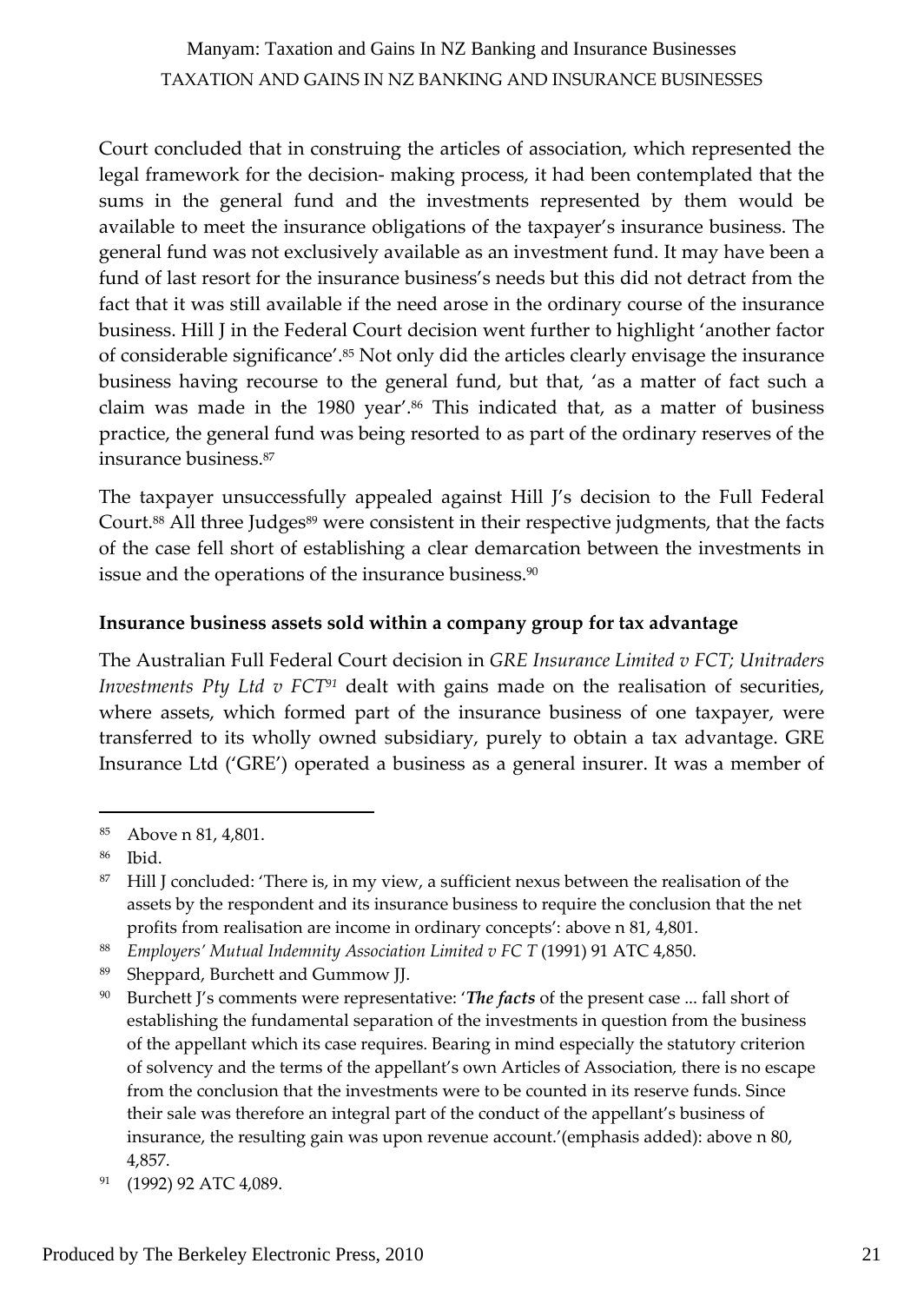the worldwide Guardian Royal Exchange Insurance Group ('GREI group'). Unitraders Investments Pty Ltd ('Unitraders') was a wholly owned subsidiary of another member of the GREI group. GRE proceeded to purchase all the shares in Unitraders and, in doing so, acquired Unitraders as its wholly owned subsidiary. At the time that Unitraders had been acquired by GRE, Unitraders had held its own portfolio of shares. On acquiring Unitraders, GRE sold to it all the equities which GRE held in its investment portfolio. This transfer of equities occurred purely for taxation purposes ‐ to enable Unitraders to obtain the benefit of rebates on dividends it received pursuant to s 46 of the *Income Tax Assessment Act 1936* (Cth). GRE transferred its equities to Unitraders, as GRE was not expecting to have any taxable income over a period of time because of the prospect of having to underwrite losses in its insurance business. Consequently, it was not expecting to be in a position to benefit from the rebate on dividends, as the rebate was available to offset any tax which would be payable.

In selling the equities in this manner, GRE derived profits and Unitraders, which also sold its shares, did so at a profit. The question of whether such profits were taxable had to be answered by determining whether the respective equities sold formed part of the insurance business. The unanimous Full Federal Court held that the profits made by both GRE and Unitraders were from the sale of assets which were part of the insurance business, and accordingly taxable. The transfer of assets from GRE to Unitraders related to assets which formed part of GRE's insurance business's investment portfolio. In the ordinary course of GRE's insurance business, any gains on their sale would be treated as profits of the insurance business. The fact that the sale transaction resulted in the shares being retained within the company group did not alter the fact that the gains were made from the sale of assets which formed part of the circulating capital of the insurance business. Once the assets had been transferred to Unitraders, there had been no practical change in the investment strategies and operations of the insurance business. The assets, after being transferred, continued to be held albeit indirectly as funds which formed the insurance reserves of the insurance business. The Full Federal Court said:

In our respectful opinion, however, the activities of Unitraders were an integral part of the insurance business conducted by GRE. Although the equities were held by the wholly owned subsidiary rather than by GRE directly, the equities indirectly formed part of the funds representing the insurance reserves and part of the circulating capital of the business.<sup>92</sup>

A further indicator that the assets were sold in the course of the insurance business was the reason for the transfer of the equities. This was to enable Unitraders to take full advantage of the benefit provided by the s 46 rebate. The taxation rebate had

<sup>92</sup> Ibid 4,093.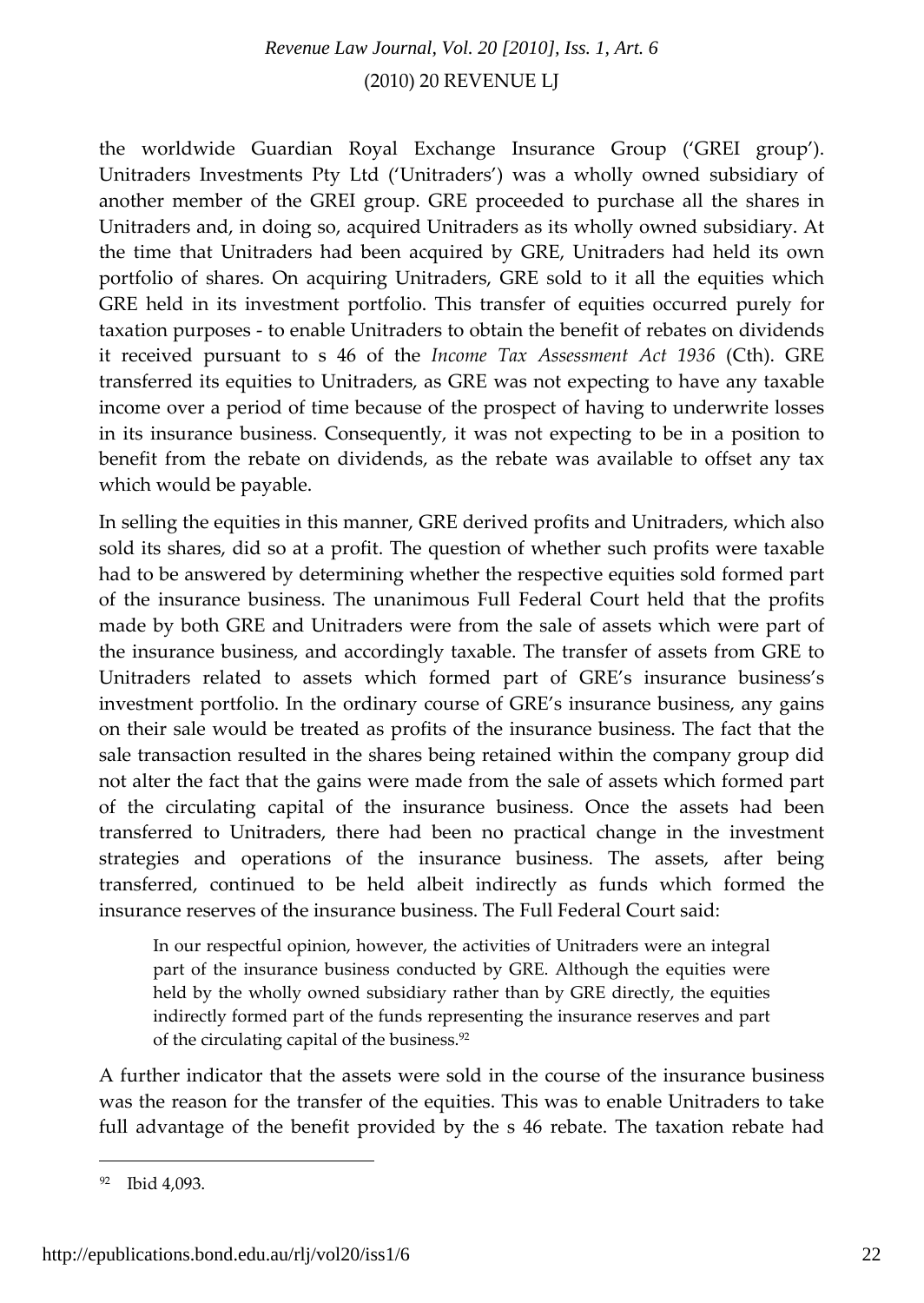enabled the insurance business, in which GRE was an active participant, to increase its after tax profits.

Unitraders was introduced into the affairs of GRE solely to ensure that the benefit of the s 46 rebate would not be lost in the event that underwriting losses brought GRE to the position that it had no taxable income. Unitraders was a separate entity from GRE but its activities reflected, indeed formed part of, the overall business in which GRE was involved.<sup>93</sup>

The gains made by Unitraders on the sale of its own shares were also taxable. While they were initially held by Unitraders before being acquired by GRE, Unitraders shares, after the company was bought by GRE, became part of the ordinary assets which were used in the day-to-day operations of the business of which both it and GRE were an integral part.<sup>94</sup>

The Full Federal Court emphasised:

*the facts of the present case* do not show that the portfolio of equities was sufficiently dissociated from the ordinary and regular operations of the insurance business to comprise a capital asset having a character dissimilar from that of the circulating capital of such a business.<sup>95</sup> (emphasis added).

#### **Dividing insurance business and non business assets in Australia**

The decisions demonstrate the difficulties encountered by insurance and banking businesses in establishing that profits from the sale of assets do not form part of their business income. Similar to New Zealand, it is possible in Australia for banking and insurance businesses to hold assets as investments which will not form part of such businesses. The gains on sale of such assets will not be treated as business profits.

A recent instance where the taxpayer succeeded in arguing that gains from the sale of assets in an insurance business were not business income gains but capital in nature was in *AGC (Investments) Limited v FCT*<sup>96</sup> ('AGC'). Identical to *GRE Insurance Limited* ('GRE'), *AGC* involved a company in the insurance business that wholly owned a subsidiary to which it transferred a significant volume of investments. However, unlike in *GRE,* the gains on sale by the subsidiary in *AGC* were held not to be taxable.

The appellant was a wholly owned subsidiary of AGC (Insurances) Limited ('AGC (Insurances)'), with AGC (Insurances) itself being a wholly owned subsidiary of Australian Guarantee Corporation Limited ('AGC'). AGC (Insurances) carried on business as a general insurer. AGC (Insurances) transferred substantial sums of

<sup>93</sup> Above n 92, 4,094‐5.

<sup>&</sup>lt;sup>94</sup> Above n 92, 4,094.

<sup>95</sup> Above n 92, 4,095.

<sup>96</sup> (1992) 92 ATC 4,239.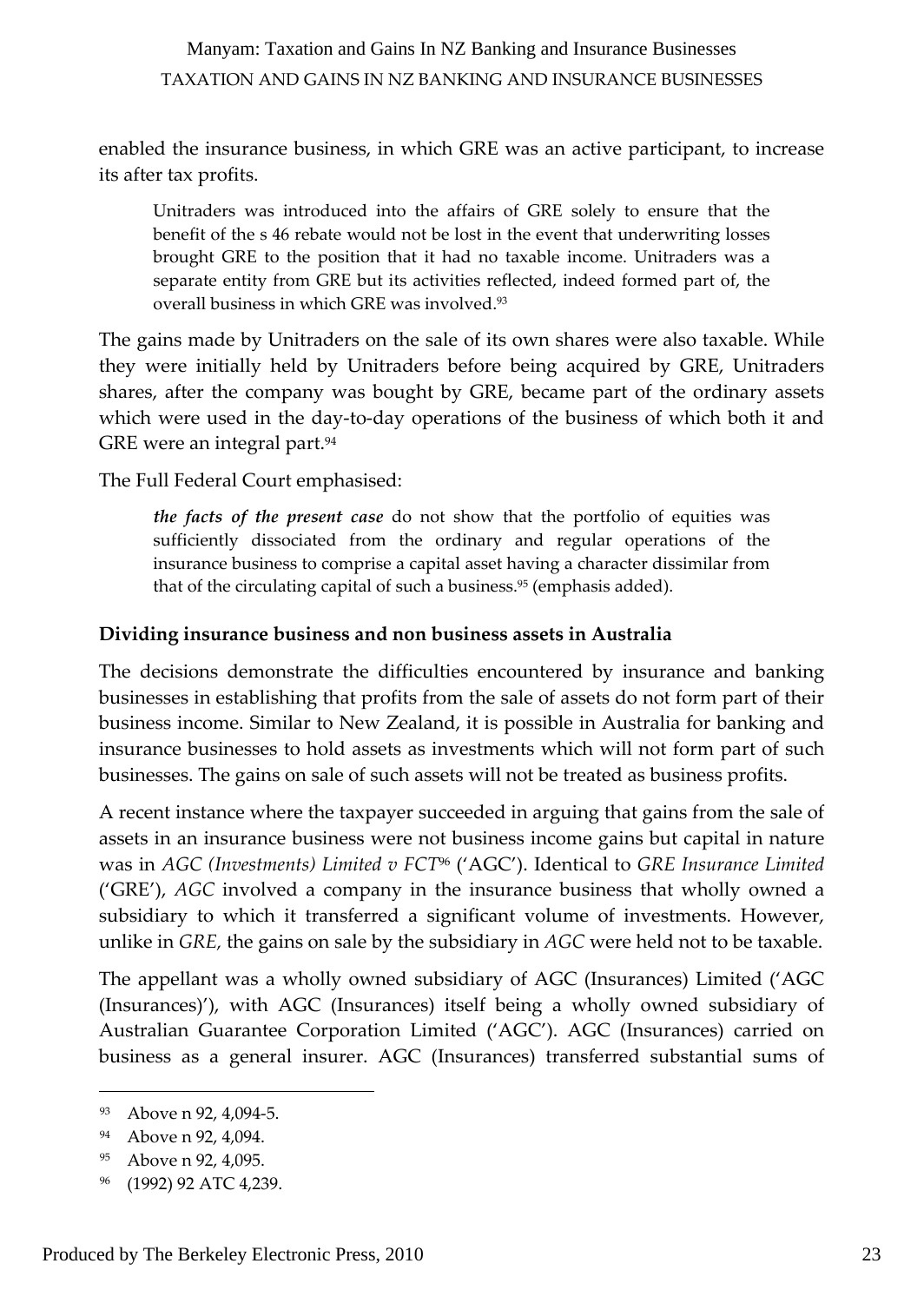money to the appellant, to enable the appellant to make investments including the acquisition of a portfolio of shares in publicly listed companies. The appellant taxpayer's share portfolio was managed by the company, Westpac Management. The portfolio included parcels of shares in approximately 51 such companies and had a market value of just under \$86 million. Shortly before the October 1987 sharemarket crash, the appellant decided to begin selling the portfolio and reinvesting the sale proceeds in fixed interest securities.97 In the 12 month period ending 30 September 1987, the appellant sold its shareholding in just over 30 of the companies it had invested in, for the sum of just over \$79 million. The profit from the sale totalled just over \$45 million, which the Commissioner assessed for tax on the basis that it represented business income gains from an insurance business. The taxpayer objected to the Commissioner's assessment on the grounds that the profits were capital and not income in nature. This was because the shares which were sold were not trading assets but held as part of its business of investment. Its purpose in holding the shares, it argued, was as investments for the long term in order to produce a steady and growing dividend income stream. The taxpayer further argued that, when it acquired the shares, it did not do so with a profit‐making purpose. The Commissioner, on the other hand, had strenuously argued that because the taxpayer was the wholly owned subsidiary of a general insurer, the assets of the subsidiary would inevitably be resorted to by the holding company, to meet liabilities in its insurance business.

The Full Federal Court observed that both the Commissioner and taxpayer had little difficulty in agreeing on the legal principle which applied to the dispute.<sup>98</sup> The Court was clear that the dispute was in respect of a question of fact and more particularly the inferences to be drawn from the primary facts of the case.

The central issue for determination was ascertaining the taxpayer's purpose in acquiring the share portfolio. The court's approach to ascertaining purpose is useful for the guidance it provides on the planning required to successfully attain the level of separation between trading and non trading assets in an insurance business. The court thoroughly scrutinised the evidence tendered in support of such purpose. This consisted of documentary evidence, affidavit evidence and oral evidence.

The affidavit and oral evidence, adduced at trial, included evidence from an employee of Westpac Management, who had managed the appellant's share portfolio over a seven year period. There was also evidence from former employees of the AGC Company Group. The documentary evidence included a memorandum by the appellant's General Manager, in which clear reference had been made to the

<sup>97</sup> Ibid 4,240.

<sup>98</sup> Above n 97, 4,250.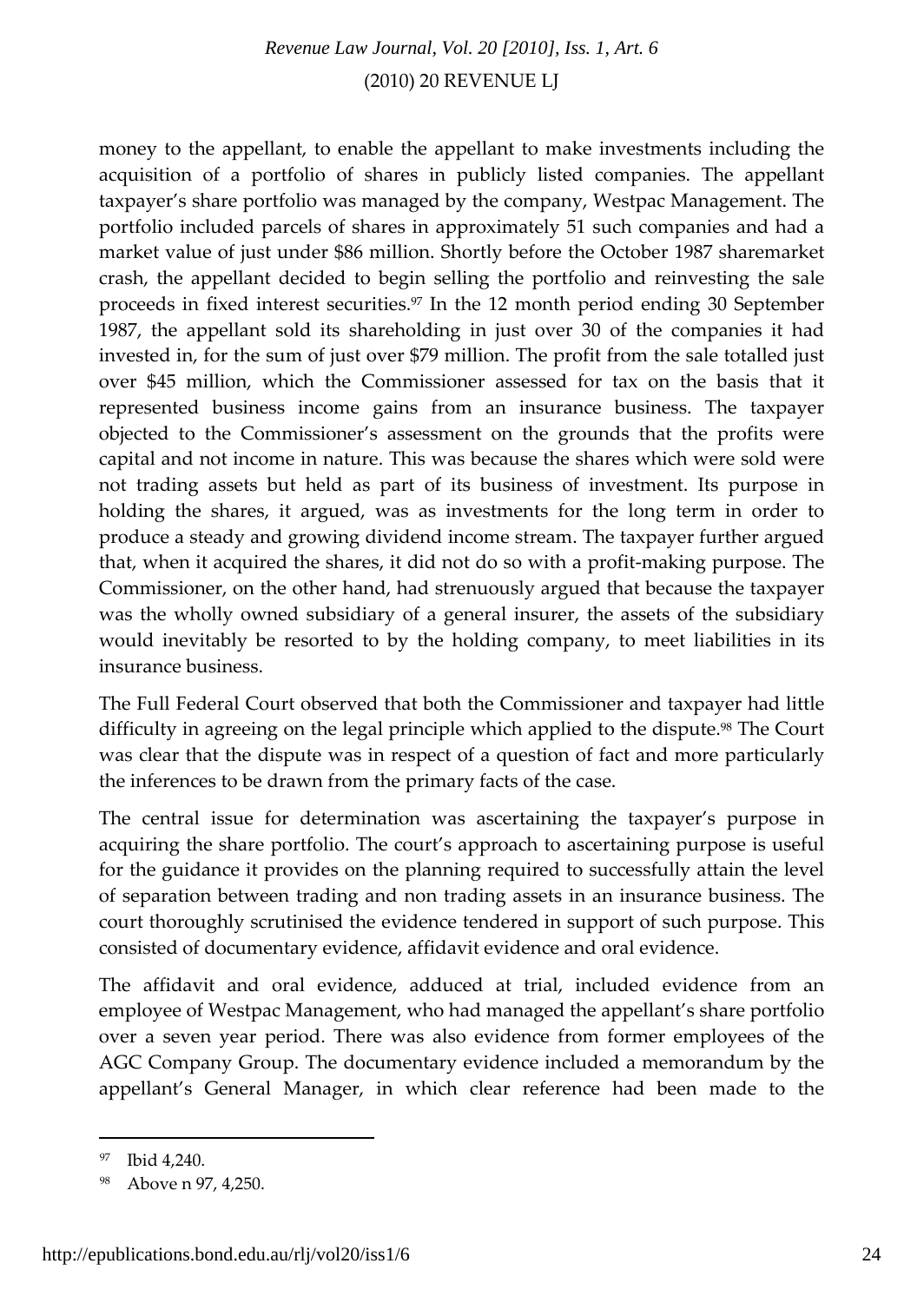appellant's bank's recommendation for 'long term investments in the equity market'.99 There was also evidence of an undated internal memorandum, from Westpac Management, which made reference under the sub-heading 'Aims'; to capital growth.100

The affidavit evidence of an employee of Westpac Management, who had managed the appellant's share portfolio, was that the dominant consideration in managing the portfolio, 'was the present and prospective future yield on investment'.101 At no time had any account been taken of the capital gain which could arise if the investment were sold. The affidavit evidence of the employee was categorical. His instructions on managing the portfolio had expressly been that,

the investments were long term investments, not to be realised except in the event of some catastrophe affecting the company in which the investment was held or by reason of any event such as a takeover.<sup>102</sup>

The court noted that it had also been significant that this affidavit evidence had not been subjected to cross examination.

Two former employees<sup>103</sup> of the AGC Group gave oral as well as affidavit evidence. They were both consistent in their respective testimonies that the General Manager of AGC Insurances, the taxpayer's parent company, had specifically stated that the investments by the taxpayer were to be treated as long term investments. The long term investments were made to generate long term dividend investment income and maximise potential asset growth. The underlying policy, which underpinned the investments made from the share portfolio, had been reflected in the actual low turnover in shares acquired by the taxpayer in publicly listed companies.

Evidence which had been given104 and accepted by the Full Federal Court,105 was that, of a total of 81 equity acquisitions, 26 had been held for a period exceeding 15 years,

<sup>&</sup>lt;sup>99</sup> Above n 97, 4,241, where extracts of the memorandum dated 1 December 1966, written by the appellant's then General Manager to its Chairman of Directors, were referred to in the joint judgment of the Full Federal Court.

<sup>&</sup>lt;sup>100</sup> The memorandum which dealt with the affairs of the appellant was in the opinion of the Full federal Court written after 30 September 1975 ‐ above n 97, 4,241.

<sup>&</sup>lt;sup>101</sup> An extract from the affidavit evidence of a Mr Gates, who had been employed by Westpac Management from 1981 and had managed the appellant's portfolio between 1981 and 1987.

<sup>&</sup>lt;sup>102</sup> Above n 97, 4,243.

<sup>&</sup>lt;sup>103</sup> The employees were Mr Robert Alick Robson and Mr Donald Duncan Crisp.

<sup>&</sup>lt;sup>104</sup> The documentary evidence comprised a schedule of investments since 31 December 1970, as there did not appear to be records of the appellant's share sales prior to this date.

<sup>&</sup>lt;sup>105</sup> The Full Federal Court noted the evidence and commented that it indicated a pattern of activity inconsistent with the purpose of the Insurance Division of the business ‐ above n 97, 4,253.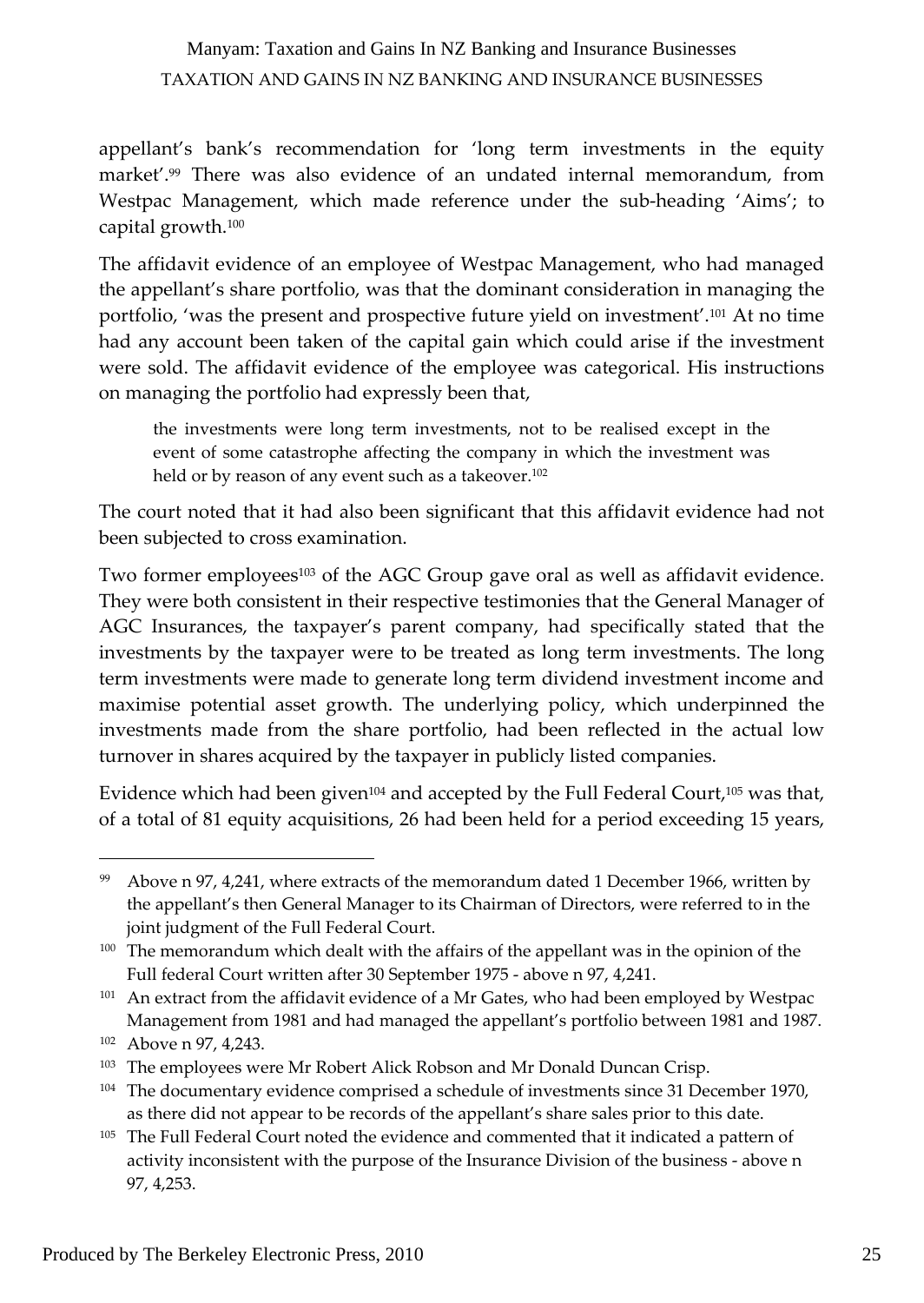20 had been held for a period of between 10 to 15 years, and an additional 14 had been held for between 5 and 10 years.106 The employee of the manager of the appellant's portfolio had in correspondence with the appellant, expressed his concern for obtaining an increased dividend yield on the investments. There was also adduced in evidence a memorandum dated 29 May 1984,107 on the investment strategies of the AGC Group company's Investment Division. This memorandum was also clear in its reference to seeking long term dividend producing shares.108 It had mentioned the instruction that had been given to Westpac Management, that the share portfolio of the appellant was to be managed so that it could not be classed as a trader.109 The documentary evidence also included correspondence between Westpac Management's employee who managed the appellant's share portfolio and Mr Crisp, an employee of the taxpayer's holding company. In the correspondence reference was made to, 'the long term interests of the portfolio'110 and that, 'the portfolio is comprised of companies that will demonstrate long term earnings and 'franked' dividend growth'.111

The detailed nature of the evidence given at the trial of the dispute indicated that the essence of the dispute was about the correct inferences to be drawn from the facts. The Full Federal Court:

At the trial, there was no substantial dispute about the primary facts. The dispute between the parties centred on what inferences should properly be drawn from the primary facts.<sup>112</sup>

On appeal, the Full Federal Court said that the issue in dispute was a question of fact or inferences that were to be drawn from the relevant facts:

There is little, if any difference in the submissions put by the parties with respect to the legal principles applicable here. The central issue in the litigation at first

<sup>&</sup>lt;sup>106</sup> Mr Gates, an employee of Westpac Management, who managed the appellant's share portfolio and prepared the schedule of the 81 share acquisitions, had also indicated that it was his practice not to sell ordinary shares which he purchased in the portfolio in circumstances such as a takeover or by occasional divestment.

<sup>&</sup>lt;sup>107</sup> The memorandum was by a Mr Crisp who had been employed by the appellant's holding company, AGC Insurances, from 1966 in a range of capacities.

<sup>108</sup> The extract of the memorandum as made reference to by the Full Federal Court - above n 97, 4,247.

<sup>109</sup> Ibid.

<sup>110</sup> This was pursuant to a letter to Mr Crisp, dated 25 November 1986, by a Mr Gates who had been an employee of Westpac Management.

<sup>&</sup>lt;sup>111</sup> An extract from the contents of a letter dated 24 July 1987 by Mr Gates of Westpac Management (the appellant taxpayer's fund Manager) to Mr Crisp of AGC (Insurances), the appellant's holding company ‐ above n 97, 4,247.

<sup>&</sup>lt;sup>112</sup> Above n 97, 4,247.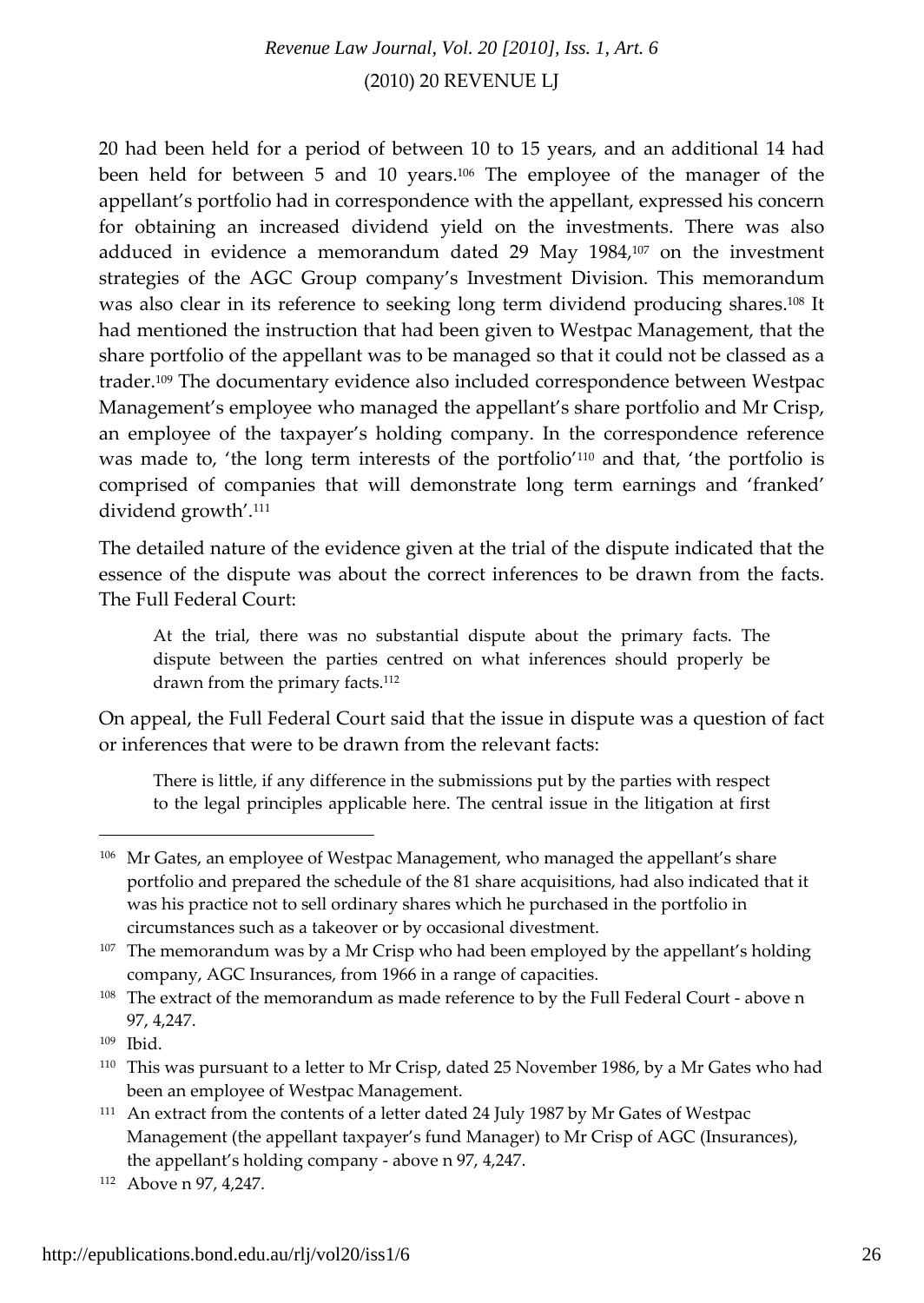instance and before us, was the true characterisation of the appellant's purpose in acquiring its share portfolio. *This is a question of fact, albeit of secondary fact.* There is no real dispute about the primary facts, and little appears to turn on the credit of the individual witnesses called on behalf of the appellant. *But the proper inferences to be drawn from the primary facts are contentious.*  $(emphasis added)^{113}$ 

In determining the question of fact, the Full Federal Court had to first determine the nature of the relationship between the taxpayer as a wholly owned subsidiary, and its holding company, AGC (Insurance), as it was the holding company that was engaged in the business of insurance. It had been well established, through numerous banking and insurance decisions, that to conduct an insurance business satisfactorily it was essential that continuous liquidity be maintained. Ascertaining the nature of the relationship between subsidiary and holding company was essential on the facts to reach an important factual conclusion. This being, whether the shares held by the appellant were necessary as part of the continuous liquidity requirements of the holding company. The Full Federal Court concluded that, despite the existence of a rather close corporate relationship between holding company and subsidiary, it did not follow that the portfolio of shares held by the appellant taxpayer subsidiary was necessary to maintain the liquidity of the holding company's insurance business.114 The question which then arose was regarding the precise role of the appellant in the Insurance Division of the AGC group of companies.115 To ascertain this, the Full Federal Court placed much reliance on an internal memorandum between the General Manager of the Insurances Division and the General Manager of the AGC Group.<sup>116</sup> The memorandum which had as its subject, 'Insurances-Investment Strategies',117 was clear in stating its objective as the pursuit of long term dividend producing shares. There was also clear reference in it to instructions that had been relayed to Westpac Management as Manager of the investment portfolio. These instructions were that Westpac Management should manage the portfolio in a manner that would not suggest that the appellant was a trader in investments. Of significance was the specific reference to trading in liquidities being undertaken by a different company in the group, namely AGC Money Market Operations. The

<sup>113</sup> Above n 97, 4,250‐1.

<sup>114</sup> Above n 97, 4,251.

<sup>115</sup> Above n 97, 4,240.

<sup>116</sup> The memorandum, dated 29 May 1984, which the Full federal Court found, ' illuminating for present purposes', was from Mr Crisp, as General Manager of the Insurances Division, to Mt Robson as General Manager of the AGC Group. Further, the Court found no reason to doubt that the memorandum was not a correct statement of the relevant position relating to the taxpayer ‐ above n 97, 4,251.

<sup>&</sup>lt;sup>117</sup> Above n 97, 4,251.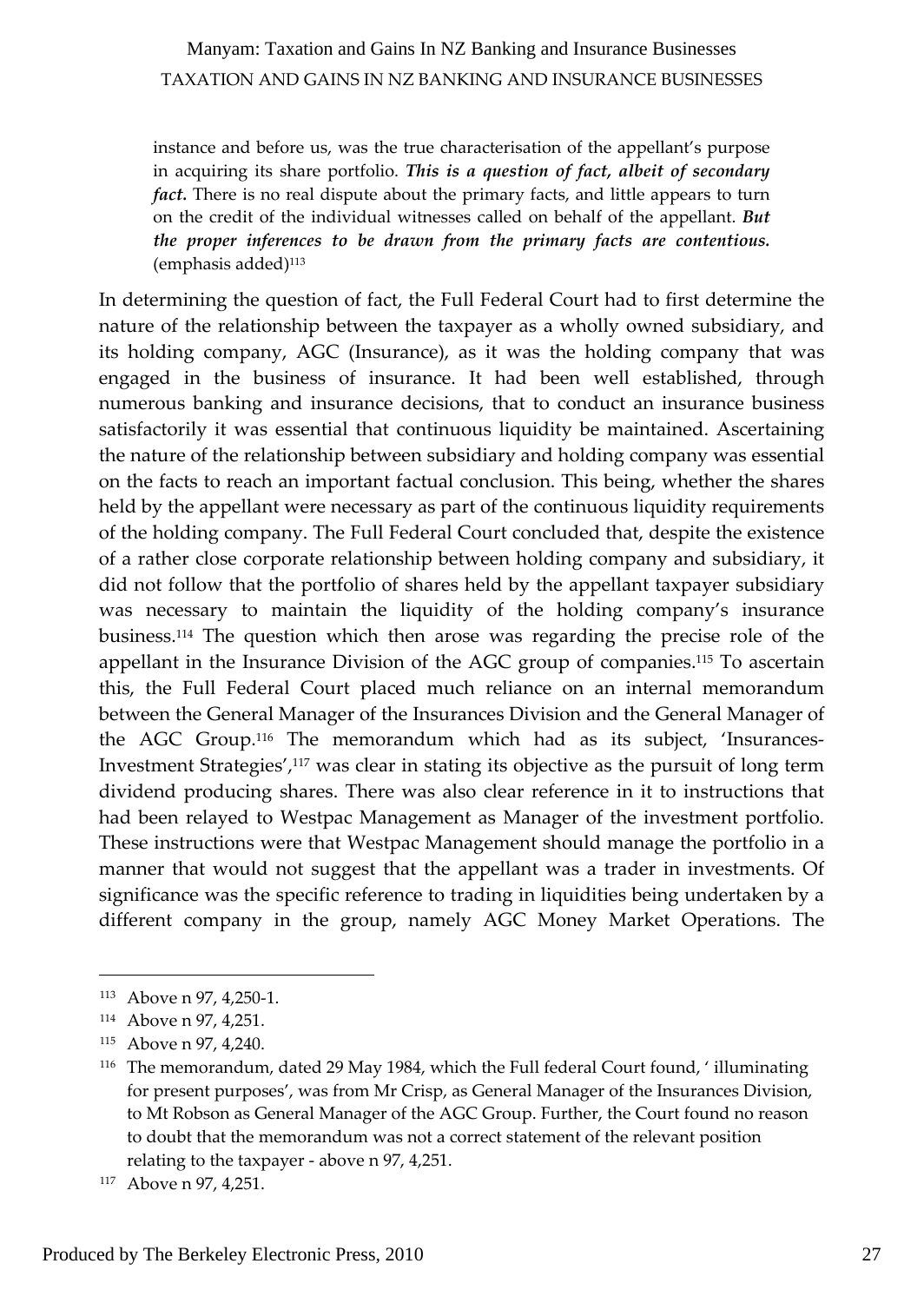memorandum concluded with a comment on the taxpayer's then existing strategy, which was to obtain 'a reasonable investment yield', thereby confirming the long term dividend producing nature of the investments earlier referred to in it.

The Full Federal Court concluded:

It must follow, we think, that it was not part of the corporate scheme that the appellant buy equities in order to maintain liquidity for the insurance operations of the AGC Group. The memorandum and the other evidence, documentary and oral, to which we have earlier referred, demonstrate that it was at all times intended that the appellant invest long‐term. Its subsequent conduct was consistent with this intention. As we have noted, 26 of the equities acquired were held for a period exceeding 15 years, 20 for between 10 and 15 years and a further 14 for between 5 and 10 years. This pattern of activity is inconsistent with an objective or purpose of acquiring the shares in order to provide liquid funds for the Insurance Division ... The evidence demonstrates that, in fact, the securities now in question were acquired with a view to their long-term capital growth ... The evidence also indicates that insofar as liquid funds were required for the purposes of the insurance operations, they were found in sources other than the appellant's share portfolio.<sup>118</sup>

The Full Federal Court held that the documentary and other evidence, taken as a whole, indicated that Westpac Management, as fund manager, had been instructed to achieve and did in fact manage to achieve the objective of long‐term capital growth in the appellant's share portfolio.<sup>119</sup>

The conclusion reached by the Full Federal Court in *AGC (Investments) Ltd*, is significant for a number of reasons. First, it illustrates the importance, as a matter of corporate policy, to have a clear decision from the outset on how a business will be structured. Secondly, it is important to ensure that the practical operations of the business are indeed consistent with the stated policy. Thirdly, provided the policy framework for the operation of the business and its practical adoption are consistent with each other, it is possible to successfully structure the operations of a business so that particular gains are not treated as insurance business gains and consequently not taxable as such. Fourthly, even in a company group operation, a subsidiary will be able to clearly demarcate the parameters of its business operations and have any non business gains treated as such. The recognition of such gains as not being business income will not be tainted by the nature of a subsidiary's parent's operations. Perhaps, as a fifth and final point, *AGC(Investments) Ltd*, is a salutary reminder that it is not the size of the gain, but the manner in which it is derived, that determines whether the gain is business income and consequently taxable.

<sup>118</sup> Above n 97, 4,252‐3.

<sup>119</sup> Above n 97, 4,253.